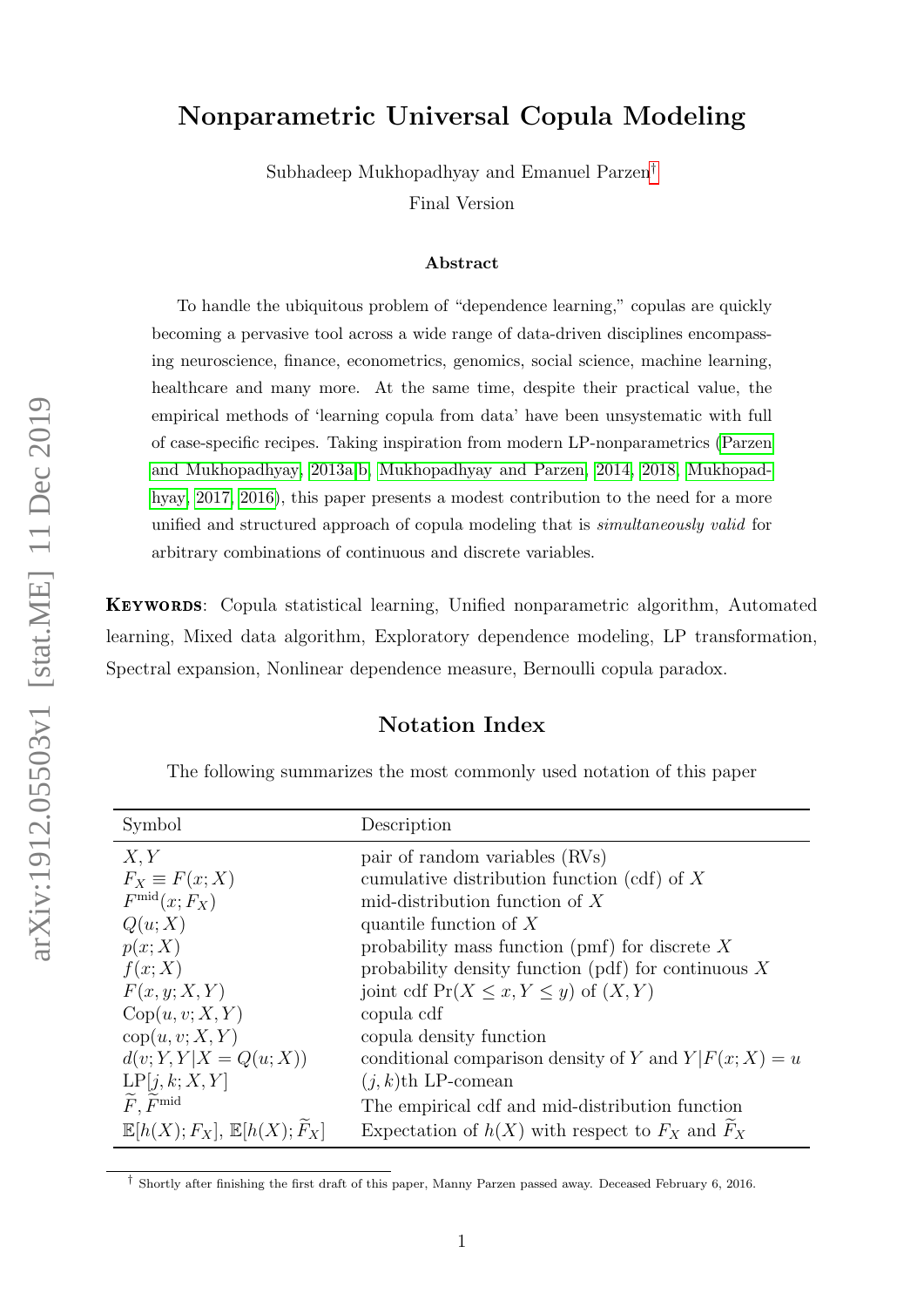# 1 The Ubiquitous Learning Problem

How can investors estimate Value-at-Risk (VaR) of a portfolio [\(Embrechts et al., 2002\)](#page-25-0)? How can financial firms assess the joint default probability of groups of risky assets [\(Frey](#page-25-1) [et al., 2001\)](#page-25-1)? How can econometricians study the interdependence between family insurance arrangements and health care demand [\(Trivedi et al., 2007\)](#page-28-0)? How can neuroscientists delineate the dependence structure among neurons in the brain [\(Berkes et al., 2009\)](#page-24-0)? How can actuary professionals describe the joint distribution of indemnity payments and loss expenses to calculate the premia [\(Frees and Valdez, 1998\)](#page-25-2)? How can marketing managers figure out the association between duration of website visits and transaction data to combat low conversion rates [\(Danaher and Smith, 2011\)](#page-24-1)? How can environmental engineers model the dependence structure between hydrologic and climatic variables [\(AghaKouchak,](#page-24-2) [2014\)](#page-24-2)?

As it turns out, the key statistical challenge to all of these applied multivariate problems lies in developing a method of copula density estimation that is simultaneously valid for mixed multivariate data. By 'mixed,' we mean any combination of discrete, continuous, or even ordinal categorical variables. Keeping this end goal in mind, we offer a 'one-stop' unifying interface for nonparametric copula modeling.

#### 2 After 60 Years, Where Do We Stand Now?

Copula (or connection) functions were introduced in 1959 by Abe Sklar in response to a query of Maurice Fréchet. For a pair of random variables  $X$  and  $Y$ , Sklar's theorem states that every joint distribution can be represented as

$$
F(x, y; X, Y) = \text{Cop}\left(F_X(x), F_Y(y); X, Y\right), \quad \text{for } (x, y) \in \mathbb{R}^2,
$$
\n(2.1)

where  $\text{Cop}(u, v; X, Y)$  is defined as the joint cumulative distribution function with uniform marginals. For X and Y both continuous (or discrete), Sklar's copula representation theorem further enables us to decompose the joint density into a product of their marginals times copula density:

$$
f(x, y; X, Y) = f(x; X) f(y; Y) \, \text{cop}\left(F_X(x), F_Y(y); X, Y\right), \quad \text{for } (x, y) \in \mathbb{R}^2. \tag{2.2}
$$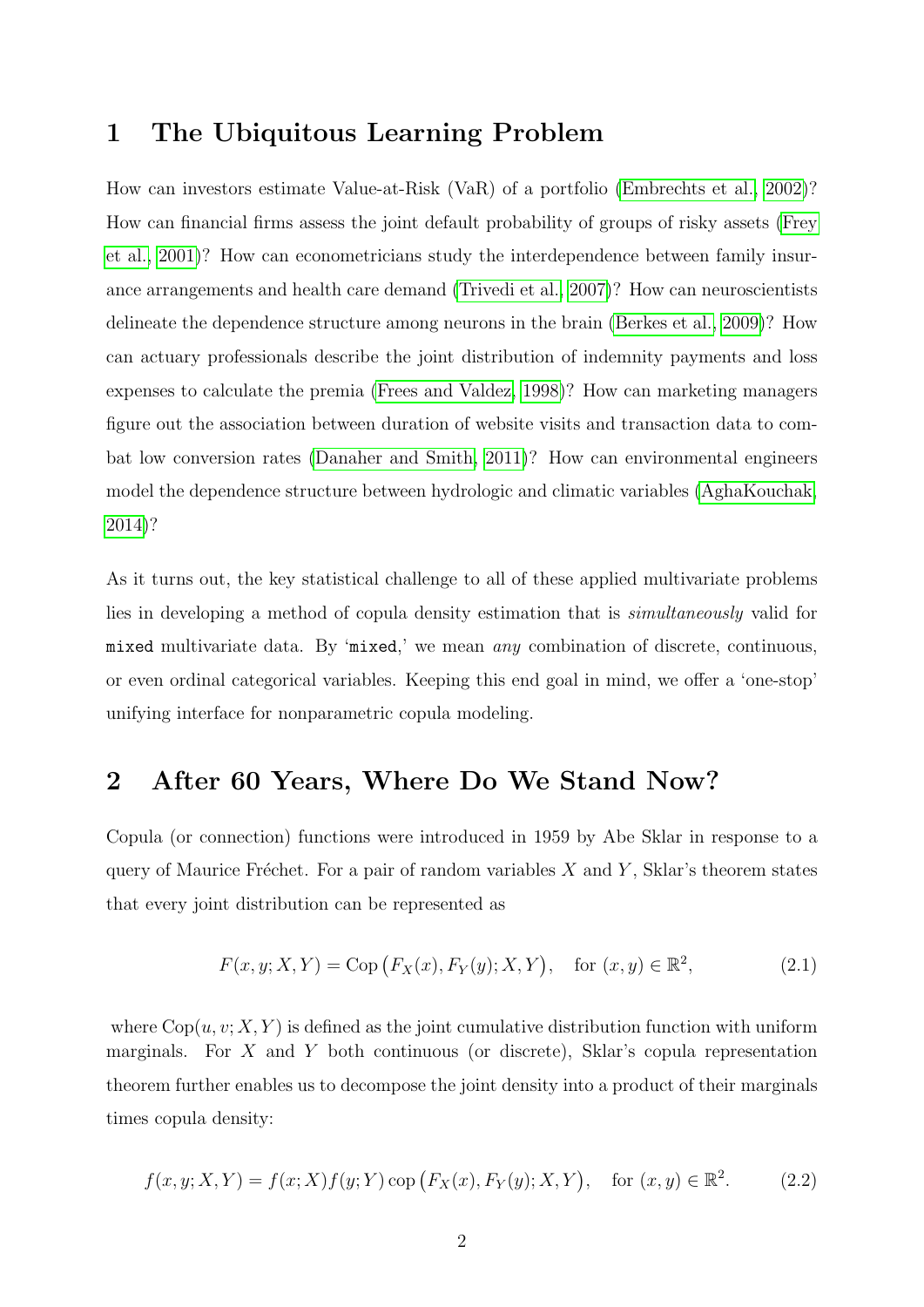Some immediate remarks on copula density function  $\text{cop}(u, v; X, Y)$ ,  $0 < u, v < 1$ :

- Copula density can be interpreted as the "correction factor" to convert the independence pdf into the joint pdf. Hence, it acts as the building block of dependence learning.
- When X and Y are jointly continuous (or discrete), Copula density can also be expressed as  $\text{cop}(u, v; X, Y) = \text{dep} (Q(u; X), Q(v; Y); X, Y)$ , where the dependence function dep, pioneered by [Hoeffding](#page-25-3) [\(1940\)](#page-25-3), is defined as the joint density divided by the product of the marginal densities. A definition of  $\text{cop}(u, v; X, Y)$  for general mixed  $(X, Y)$  case will be discussed in Section [4.1.](#page-6-0)
- From the statistical modeling perspective, copulas allow us to decouple and separately model the marginal distributions from the dependence structure.

For a detailed account of the theoretical properties and probabilistic interpretations of copulas, see the monographs by [Schweizer and Sklar](#page-27-3) [\(2011\)](#page-27-3), [Nelsen](#page-27-4) [\(2007\)](#page-27-4) and [Joe](#page-26-3) [\(2014\)](#page-26-3). In this paper, we shall focus primarily on the statistical modeling principles for fitting copula to the data:

Given a bivariate sample  $(X_i, Y_i)$ ,  $i = 1, \ldots, n$  how can we estimate the copula density function  $\text{cop}(u, v; X, Y)$ ?

Typically, the choice of an appropriate statistical estimation algorithm depends on the data-type information (e.g., discrete or continuous) of  $X$  and  $Y$ :

- $X, Y$  both continuous: A wide variety of parametric copulas exist [\(Nelsen, 2007,](#page-27-4) Table 4.1) for jointly continuous margins. Among them, elliptical copulas (including Gaussian and Student-t families), the Archimedean class (including the Clayton, and Frank families), and the extreme-value copulas (including Gumbel and Galambos) are the most commonly used types. Given this bewilderingly large collection, practitioners often face stiff challenges when choosing an appropriate one for their empirical problem. In addition, these parametric classes of copula models are notoriously less flexible when it comes to capturing real-world complex dependency structures. As a remedy, several nonparametric kernel-based procedures have been developed in recent times; see, e.g., [Gijbels](#page-25-4) [and Mielniczuk](#page-25-4) [\(1990\)](#page-25-4), [Chen and Huang](#page-24-3) [\(2007\)](#page-24-3) and [Geenens et al.](#page-25-5) [\(2017\)](#page-25-5).
- $X, Y$  both discrete: Copula estimation is far more challenging for discrete margins that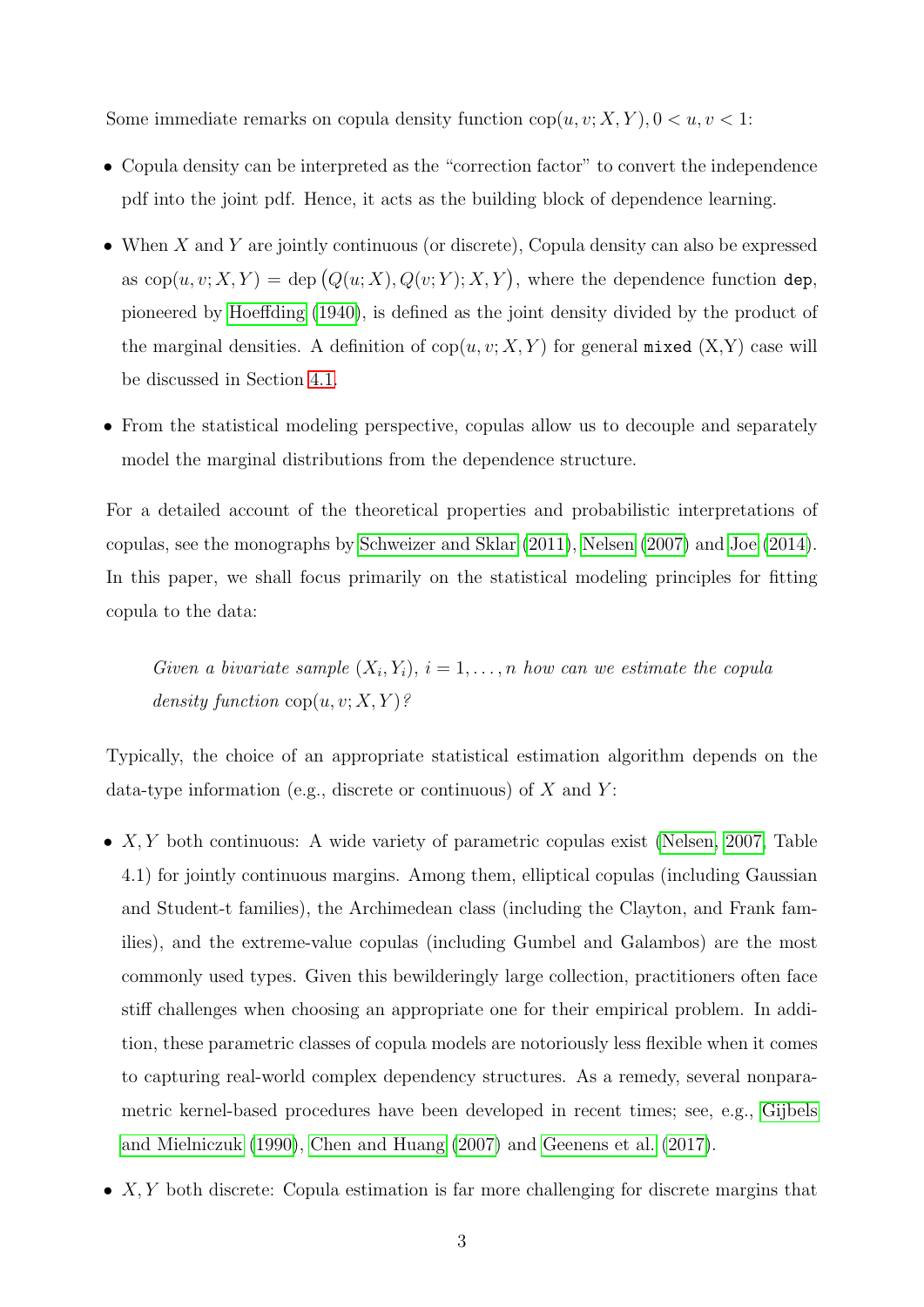include binary, ordinal categorical, and count data. Some promising parametric approaches are discussed in [Panagiotelis et al.](#page-27-5) [\(2012\)](#page-27-5) and [Smith and Khaled](#page-28-1) [\(2012\)](#page-28-1). On the other hand, the current state of nonparametric copula estimation for discrete marginals is really grim, and still an open issue; see for example [Genest and Neslehova](#page-25-6) [\(2007\)](#page-25-6), which warns practitioners against "naive" rank-based estimators. Quite surprisingly, however, the paper offers no practical solution for the problems. Section [7](#page-16-0) will discuss these issues in details.

• X discrete, Y continuous: The mixed discrete and continuous case is probably the most challenging regime for copula modeling. Existing parametric attempts [\(Craiu and Sabeti,](#page-24-4) [2012,](#page-24-4) [Marbac et al., 2017,](#page-26-4) [Zilko and Kurowicka, 2016\)](#page-28-2) are indirect and forceful. They are based on continuous latent variables, which capture only limited dependence structure, due to their strong reliance on latent Gaussian or parametric copula assumptions. And they are often, computationally, extremely costly. Whereas, perhaps not surprisingly, the nonparametric tools and methods are very much in their nascent stage; see e.g., [Racine](#page-27-6) [\(2015\)](#page-27-6) and [Nagler](#page-27-7) [\(2018a\)](#page-27-7), which struggle to extend kernel density estimates for mixed data by introducing quasi-inverse or by adding noise (jittering) merely to make the data forcibly continuous-like. Consequently, this class of randomized methods not only makes the computation clumsy but also introduces artificial variability, leading to potential irreproducible findings.

The Motivating Question. It is evident that current best practices are overly specialized and suffer from "narrow intelligence." They are carefully constructed for each combination of data-type on a case-by-case basis. Thus, a natural question would be:

Instead of developing methods in a 'compartmentalized' manner for each datatype separately, can we construct a more organized and unified copula-learning algorithm that will work for any combination of  $(X, Y)$ ?

A solution to this puzzle can have two major impacts on theory and practice of copula modeling. First, it can radically *simplify* the practice by automating the model-building process. This auto-adaptable property of our nonparametric algorithm (which adapts to different varieties of data automatically) could be especially useful for constructing higherdimensional copulas according to a sequence of trees (vine copula; [Joe](#page-26-5) [\(1996\)](#page-26-5)), by using bivariate copulas as building blocks. Second, it can provide, for the first time, a unified and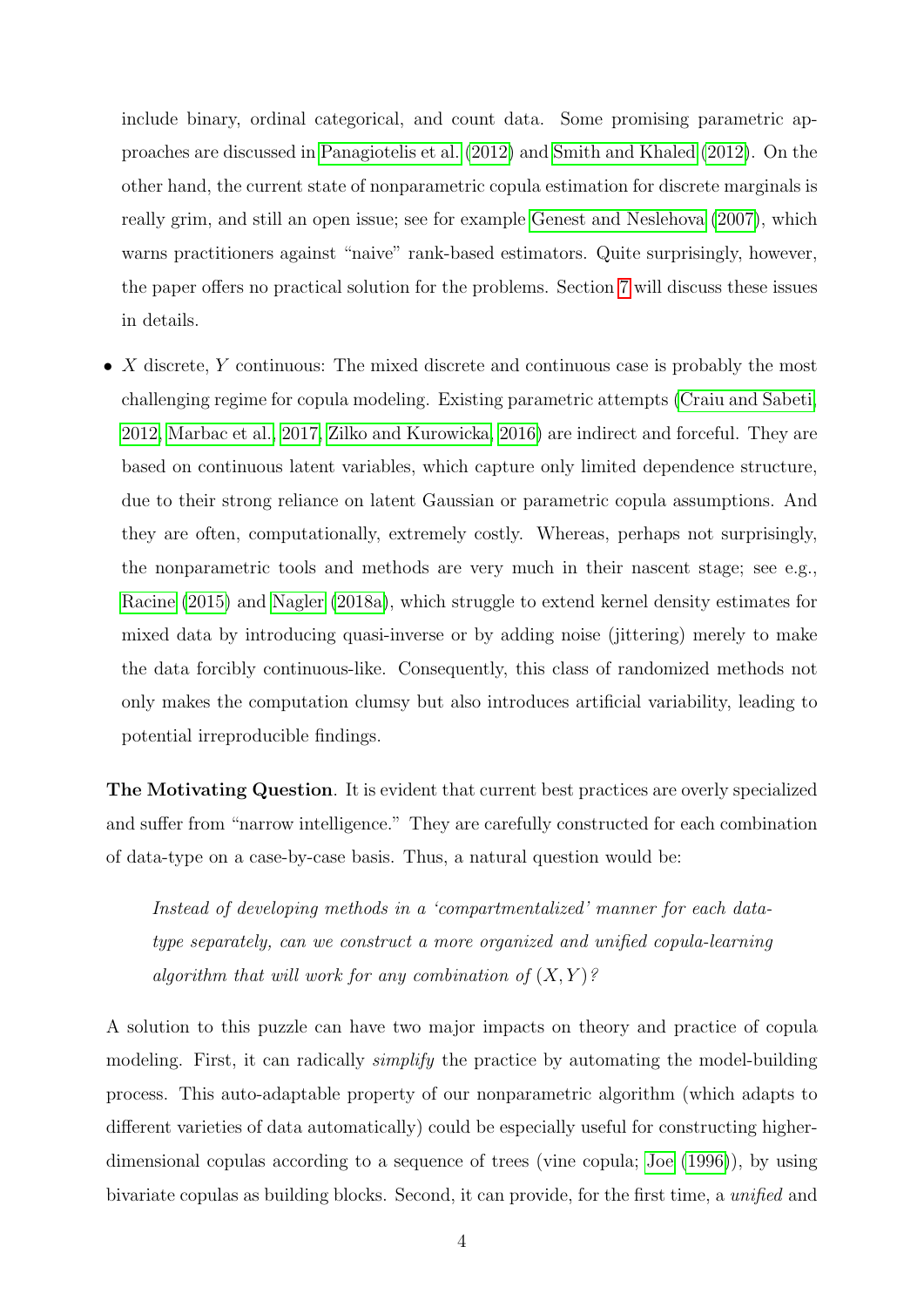holistic understanding of the 'science' behind copula learning. It is somewhat remarkable that this question has not been posed in the copula literature before.

In the sequel, we introduce a modern formulation of this problem. Our theory is based on a new nonparametric representation technique to provide a systematic and automatic learning pipeline for copula density function.

# 3 A Taste of Next-Generation Copula Learning

Before going into the main theory, here we present a glimpse of where we are headed in our effort to develop a practical and flexible copula model,  $LPCopula(X,Y)$ —a model that is exceptionally simple to use, due to its ability to adapt automatically to the underlying data type. We feel this is vital to ensure the safety of the proposed technology in the hands of applied researchers who are not trained in the esoteric theory of nonparametric data science.

Using the methodology detailed in the next section, we estimate copula density function for four real data sets, covering the full spectrum of discrete, continuous, and categorical variables. The results are shown in Fig [1.](#page-5-0)

Example 1. *Both continuous*: This is the classic Loss-ALAE dataset from [Frees and](#page-25-2) [Valdez](#page-25-2) [\(1998\)](#page-25-2), concerning indemnity payment (LOSS) and allocated loss adjustment expense (ALAE) from  $n = 1,500$  insurance claims. The estimated copula based on uncensored observations  $(1,466$  in total) is shown in Fig. [1\(](#page-5-0)a).

Example 2. Both discrete count: This data [\(Zelterman, 1987,](#page-28-3) Table 1) reports a survey of  $n = 129$  women employed as mathematicians or statisticians based on their monthly salary and years since their bachelor's degree. The summarized data can be represented as a large, sparse contingency table. It is worthy of remark that estimating copula from this kind of data is known to be challenging. Fig. [1\(](#page-5-0)b) displays the staircase  $\widehat{\text{cop}}(u, v; X, Y)$ .

Example 3. Both ordinal: The dataset is based on the cross-classification of people in Caithness, Scotland, by eye color (blue, light, medium, dark) and hair color (fair, red, medium, dark, black), first analyzed by [Fisher](#page-25-7) [\(1940\)](#page-25-7). This is historically important data, and is believed to be the first example of measuring association in contingency tables. Fig. [1\(](#page-5-0)c) displays the estimated piecewise-constant checkerboard copula function.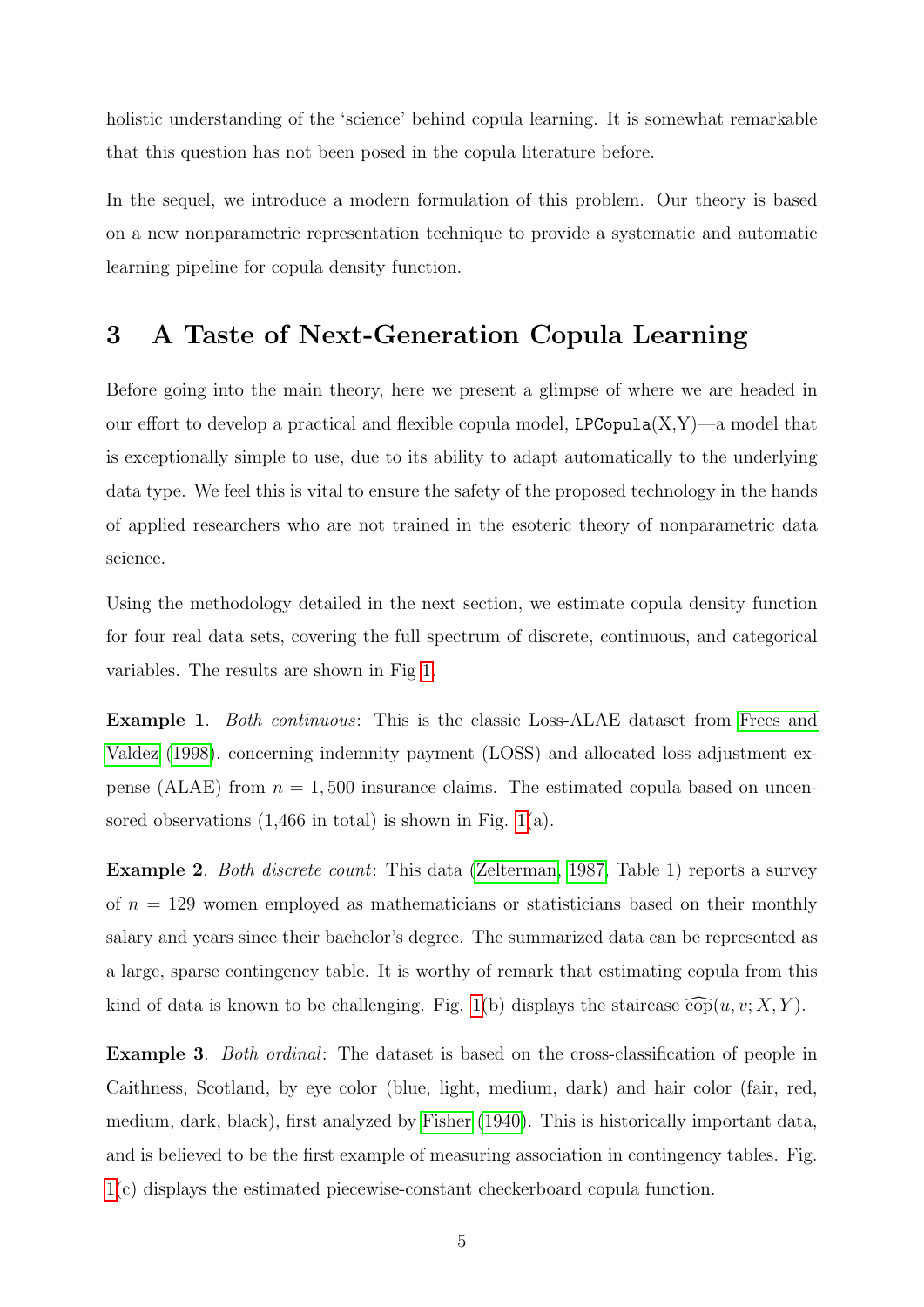<span id="page-5-0"></span>

Figure 1: LP-nonparametric copula density estimate for (a): Insurance data (Loss vs ALAE), (b): Zelterman data (salary vs years since first degree), (c) Fisher's data (eye vs hair color), and (d): Wooldridge's data (wages vs number of dependents).

Example 4. Mixed variables: The data is cross-section wage data consisting of a random sample taken from the U.S. Current Population Survey for the year 1976 [\(Wooldridge,](#page-28-4) [2003\)](#page-28-4). The copula density in Fig. [1\(](#page-5-0)d) models the dependence between wages (continuous) and number of dependants (discrete).

In contrast to the traditional copula-estimation techniques, the method presented here works across the board without a single modification or tuning in its architecture. It thereby achieves the important goal of automated learning in the mixed-data environment. A detailed description of the model specification, estimation, and exploratory analysis will be discussed in the ensuing sections.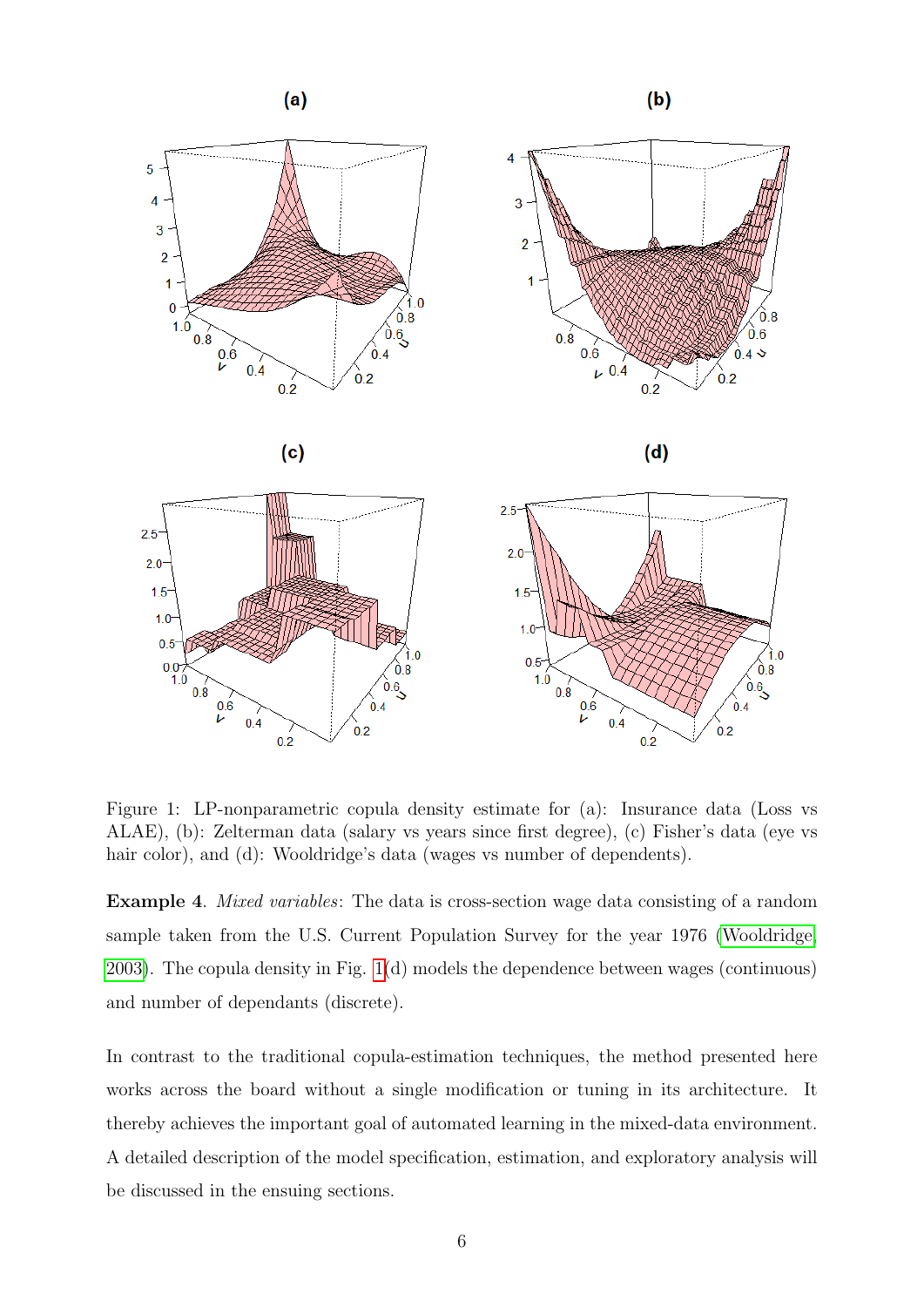### 4 United LP-Nonparametric Methods

This section provides a fundamentally new copula-representation theory, along with nonparametric estimation strategies that work for mixed data.

#### <span id="page-6-0"></span>4.1 Generalized Copula and Conditional Comparison Density

United statistical theory aims to unify methods for continuous and discrete random variables. Thus it is important to introduce a bona fide definition of copula density that is valid for  $mixed(X, Y)$ . This will be achieved via a new representation of Bayes' theorem.

We start by noting that when  $X$  and  $Y$  are both continuous, or both discrete, their joint probability is described by joint probability density  $f(x, y; X, Y)$  or by joint probability mass function  $p(x, y; X, Y)$ . When Y is discrete and X is continuous, the joint probability is described by either side of identity

$$
\Pr[Y = y \mid X = x] f(x; X) = f(x; X \mid Y = y) \Pr[Y = y], \tag{4.1}
$$

which we call the Pre-Bayes theorem. Recall that the Bayes' rule is given by  $Pr[Y = y |$  $X = x$ ] /  $Pr[Y = y] = f(x; X | Y = y) / f(x; X)$ .

**Definition 1** (Comparison Density). Define comparison density between  $X$  and  $Y$  continuous as

$$
d(u; X, Y) = \frac{f(Q(u; X); X)}{f(Q(u; X); Y)}, \quad 0 < u < 1
$$

and for  $X$  and  $Y$  discrete, defined in terms of probability mass function:

$$
d(u; X, Y) = \frac{p(Q(u; X); X)}{p(Q(u; X); Y)}, \quad 0 < u < 1.
$$

We can now represent Bayes' rule, after the quantile transformation  $x = Q(u; X), y =$  $Q(v; Y)$  using conditional comparison density notation:

<span id="page-6-1"></span>**Bayes' Rule**: 
$$
d(v; Y, Y | X = Q(u; X)) = d(u; X, X | Y = Q(v; Y)), 0 < u, v < 1.
$$
 (4.2)

Note that For continuous margins case, copula admits the following conditional distribution-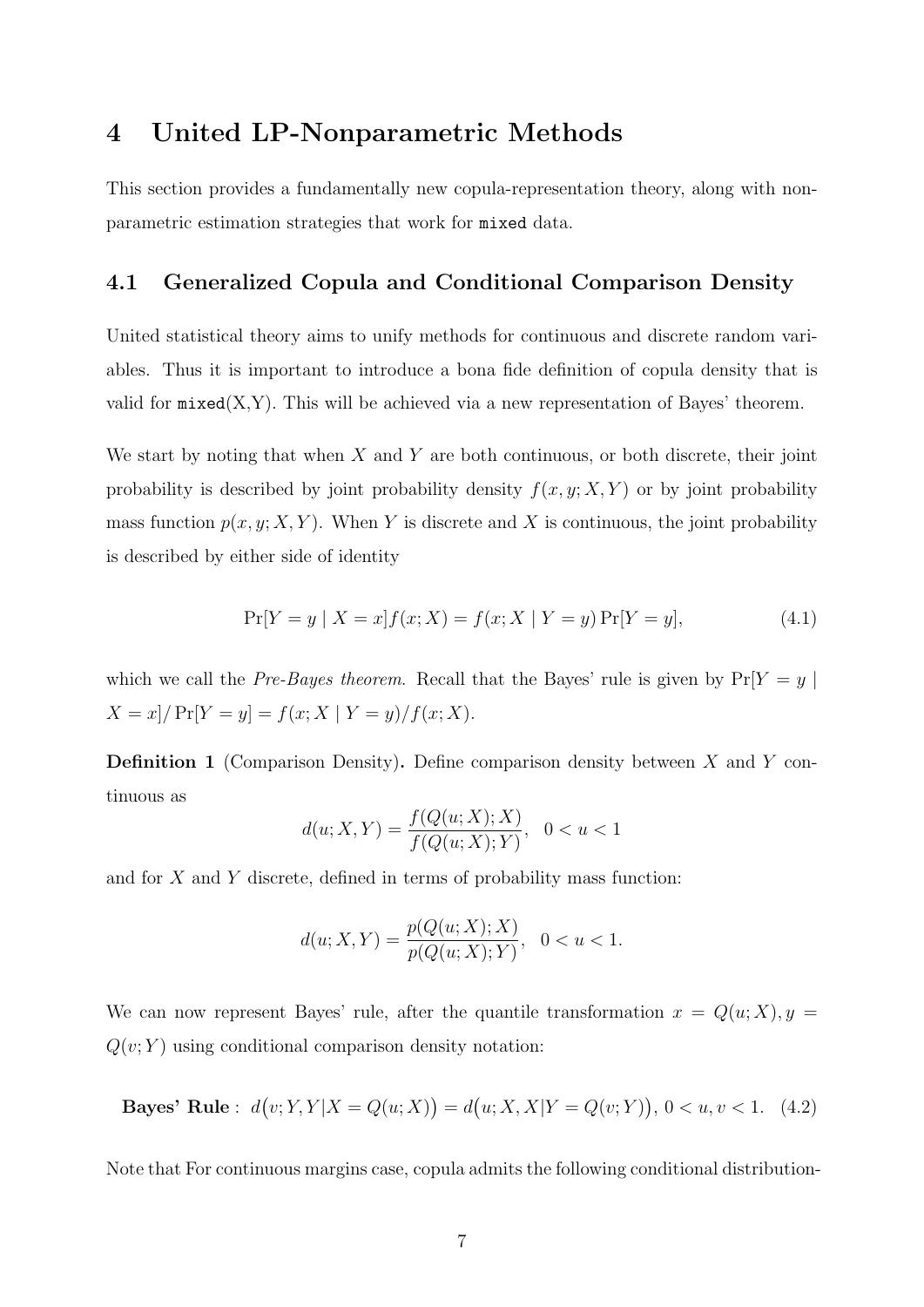based representation:

$$
\text{cop}\left(F_X(x), F_Y(y); X, Y\right) = \frac{f(y; Y|X=x)}{f(y; Y)} = \frac{f(x; X|Y=y)}{f(x; X)} \quad (x, y) \in \mathbb{R}^2. \tag{4.3}
$$

We now generalize this for mixed  $(X, Y)$  case in the following definition.

Definition 2 (Generalized Copula Density). The key is to recognize that, for Y discrete and X continuous, we can define generalized copula density through conditional comparison density as

<span id="page-7-0"></span>
$$
cop(u, v; X, Y) = d(v; Y, Y|X = Q(u; X)) = d(u; X, X|Y = Q(v; Y)).
$$
\n(4.4)

Here Bayes' theorem [\(4.2\)](#page-6-1) asserts the equality of two comparison densities whose value is defined to be copula density. To the best of our knowledge, this is the first rigorous general-purpose definition of copula that is valid for arbitrary random variables.

Definition 3 (Sequential Multivariate Mixed Copula). The next result generalizes formula  $(4.4)$  to multivariate case  $X_1, \ldots, X_d$  via successive conditional comparison densities:

$$
cop(u_1, \ldots, u_d; X_1, \ldots, X_d) = \prod_{j=2}^d d(u_j; X_j, X_j \mid X_1 = Q(u_1; X_1), \ldots, X_{j-1} = Q(u_{j-1}; X_{j-1})).
$$
\n(4.5)

For that reason we call this result "sequential" multivariate copula decomposition, valid for mixed discrete and continuous variables.

#### 4.2 Notation and Background

Basics 1. Mid-Distribution Transform. The mid-distribution function of a random variable X is defined as  $F^{\text{mid}}(x; F_X) = F_X(x) - \frac{1}{2}$  $\frac{1}{2}p(x;F_X)$  where  $p(x;F_X)$  is probability mass function. The  $F^{\text{mid}}(X; F_X)$  has mean  $\mathbb{E}[F^{\text{mid}}(X; F_X)] = .5$  and variance  $Var[F^{\text{mid}}(X; F_X)] = \frac{1}{12}(1 - \sum_x p^3(x; F_X)).$  The empirical cdf will be denoted by  $\tilde{F}$ .

Basics 2. Pseudo-Observations Construction. Our nonparametric copula approach aims to model the distribution of  $\{U, V\} = \{F^{\text{mid}}(X; F_X), F^{\text{mid}}(Y; F_Y)\}\.$  A major obstacle in applying and estimating copula densities is that the marginal of  $X$  and  $Y$  are unknown. Our approach starts with the mid-distribution function of the sample marginal distribution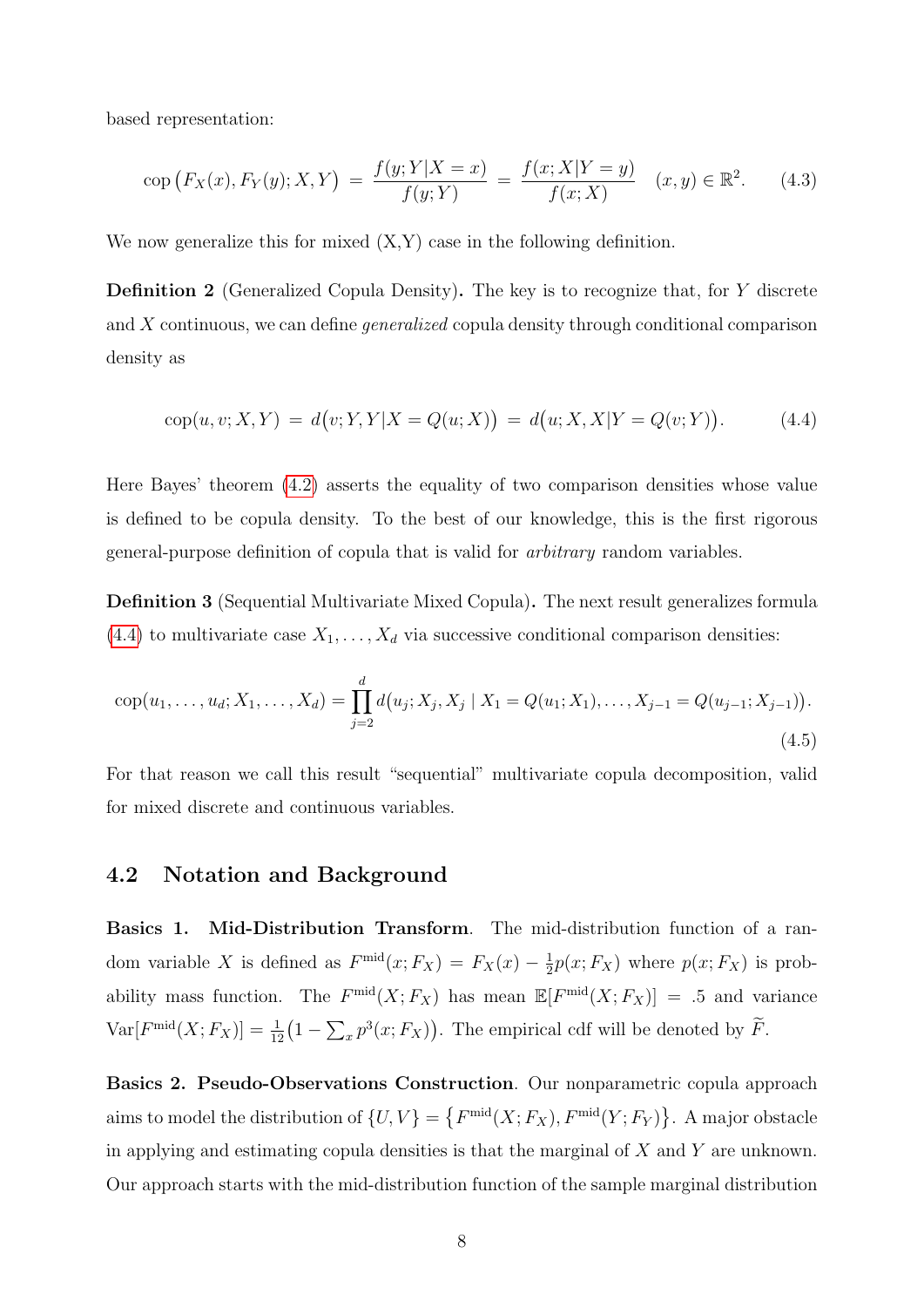functions of X and Y to transform observed  $(X, Y)$  to  $(\widetilde{U}, \widetilde{V})$ 

<span id="page-8-0"></span>
$$
\widetilde{U}_i = F^{\text{mid}}(x_i; \widetilde{F}_X), \text{ and } \widetilde{V}_i = F^{\text{mid}}(y_i; \widetilde{F}_Y), \text{ for } i = 1, \dots, n. \tag{4.6}
$$

It is important to keep in mind that the empirical cdfs  $\widetilde{F}_X(x)$  and  $\widetilde{F}_Y(y)$  are discrete, irrespective of the data-type of the original  $X$  and  $Y$ .

Remark 4.1. We recommend displaying the original as well as the copula scatter plots:  $(X, Y)$  and  $(\widetilde{U}, \widetilde{V})$  for a better understanding of the relationship.

Remark 4.2. Note that our definition of pseudo-samples avoids the questionable practice of random tie-breaking using jittering, which is known to mask the real pattern in the data by injecting fake variation and randomness.

#### 4.3 Theory and Approximation Methods

We present our nonparametric theory and methodology in a 'programmatic' style–by gradually introducing the essential tools and building blocks that is translatable into an algorithm.

Step 1: LP-Polynomials of Mid-Ranks. As is evident from Eq.  $(4.6)$ , to model copula, we need to analyze *discrete* sample distributions  $\widetilde{F}(x; X)$  and  $\widetilde{F}(y; Y)$ . Construct the LP-polynomial basis  $\{T_j(X; F_X)\}_{j\geq 1}$  for the Hilbert space  $\mathscr{L}^2(F)$  by applying Gram-Schmidt orthonormalization (see Supplementary Appendix A for more details) on the set of functions of the power of  $T_1(X; F_X)$ :

$$
T_1(x; F_X) = \frac{\sqrt{12} \{ F^{\text{mid}}(x; F_X) - 1/2 \}}{\sqrt{1 - \sum_x p^3(x; F_X)}},
$$
\n(4.7)

LP-bases obey the following orthonormality conditions with respect to the measure  $F$ :

$$
\int T_j(x; F_X) dF(x; X) = 0, \text{ and } \int T_j(x; F_X) T_k(x; F_X) dF(x; X) = \delta_{jk}.
$$

For data analysis, construct the empirical LP basis (in short eLP basis)  $\{T_i(x; \widetilde{F}_X)\}_{i=1,2,\dots,m}$ where m is strictly less than the number of unique values in the sample  $\{X_1, \ldots, X_n\}$ . Note that our custom-constructed basis functions are orthonormal polynomials of mid-rank transform–for more details see [Mukhopadhyay](#page-26-6) [\(2019\)](#page-26-6), [Mukhopadhyay and Wang](#page-27-8) [\(2019\)](#page-27-8),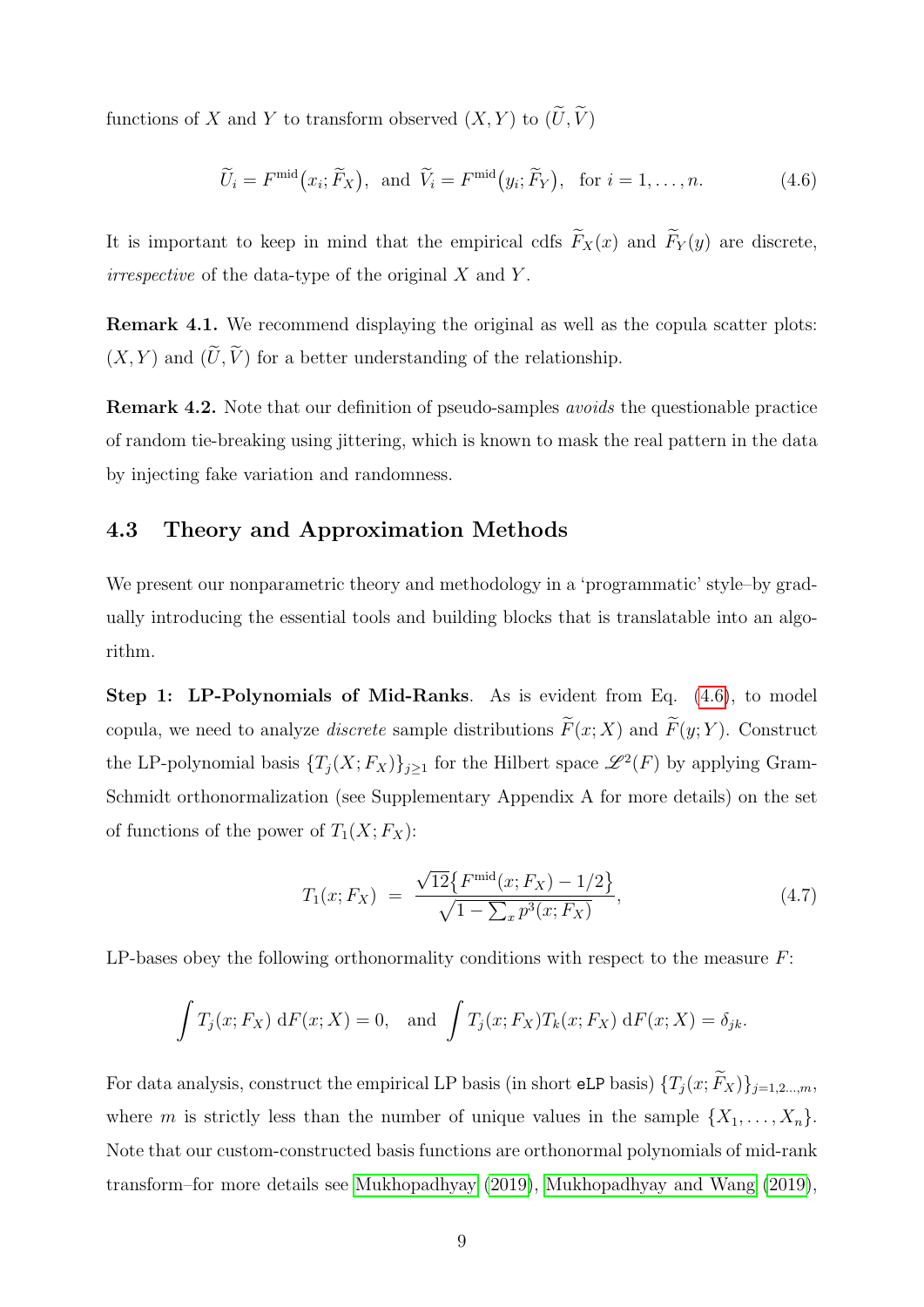and [Mukhopadhyay and Parzen](#page-26-0) [\(2014\)](#page-26-0). LP-orthonormal system plays a fundamental role in constructing expansions of our mixed generalized copula distributions [\(4.4\)](#page-7-0).

<span id="page-9-0"></span>Remark 4.3. It is important to distinguish between parametric and nonparametric (or data-adaptive) orthonormal polynomials in order to appreciate the usefulness of eLP-basis functions. Traditional approaches construct separate orthonormal polynomials for standard parametric distributions like normal, exponential, Poisson, binomial, geometric, etc. on a case-by-case basis, each time solving the heavy-duty Emerson recurrence relation [\(Emerson, 1968\)](#page-25-8). For details, see [Rayner and Best](#page-27-9) [\(1989,](#page-27-9) Appendix 1) and [Griffiths](#page-25-9) [\(2014\)](#page-25-9). There are two practical disadvantages of this 'parametric' approach: (i) it quickly becomes fruitless (analytically laborious and computationally complex) for non-standard distributions; (ii) for real data analysis, this strategy completely breaks down, as we rarely know the underlying distribution. What we need is a 'nonparametric' mechanism that can provide an automatic and universal construction of tailor-made orthonormal polynomials for arbitrary X. Applied data scientists would derive comfort from the fact that our LP-system of nonparametric polynomials serves exactly that purpose.

Step 2: Unit LP-Basis. Define the unit interval LP-polynomial basis functions

$$
S_j(u; F_X) = T_j[Q(u; X); F_X], \quad 0 < u < 1 \tag{4.8}
$$

where  $Q(u; X) = \inf\{x : F(x; X) \geq u\}$  refers to the quantile function of a random variable X. The eLP-unit-bases are denoted simply as  $S_j(u; X) = S_j(u; \widetilde{F}_X)$ . Fig. [2](#page-10-0) displays  $S_j(u;X)$ ,  $0 < u < 1$  and  $S_k(v;Y)$ ,  $0 < v < 1$  for  $j, k = 1, ..., 4$  for the Wooldridge's data. Notice the changing shape of LP-basis functions (the rows of Fig. [2\)](#page-10-0)–a key characteristic property of nonparametric polynomials, as mention in Remark [4.3.](#page-9-0)

Step 3: LP-Comeans and LPINFOR. The next vital ingredients of our copula density estimation are LP-comeans defined as

<span id="page-9-1"></span>
$$
LP[j, k; X, Y] = \mathbb{E}[T_j(X; F_X)T_k(Y; F_Y)], \text{ for } j, k > 0
$$
\n(4.9)

where expectation is taken with respect to the joint distribution of  $(X, Y)$ . The LPcomeans are the nonparametrically derived "parameters" of our copula model, which can be interpreted as a dependence measure. For example, many traditional nonparametric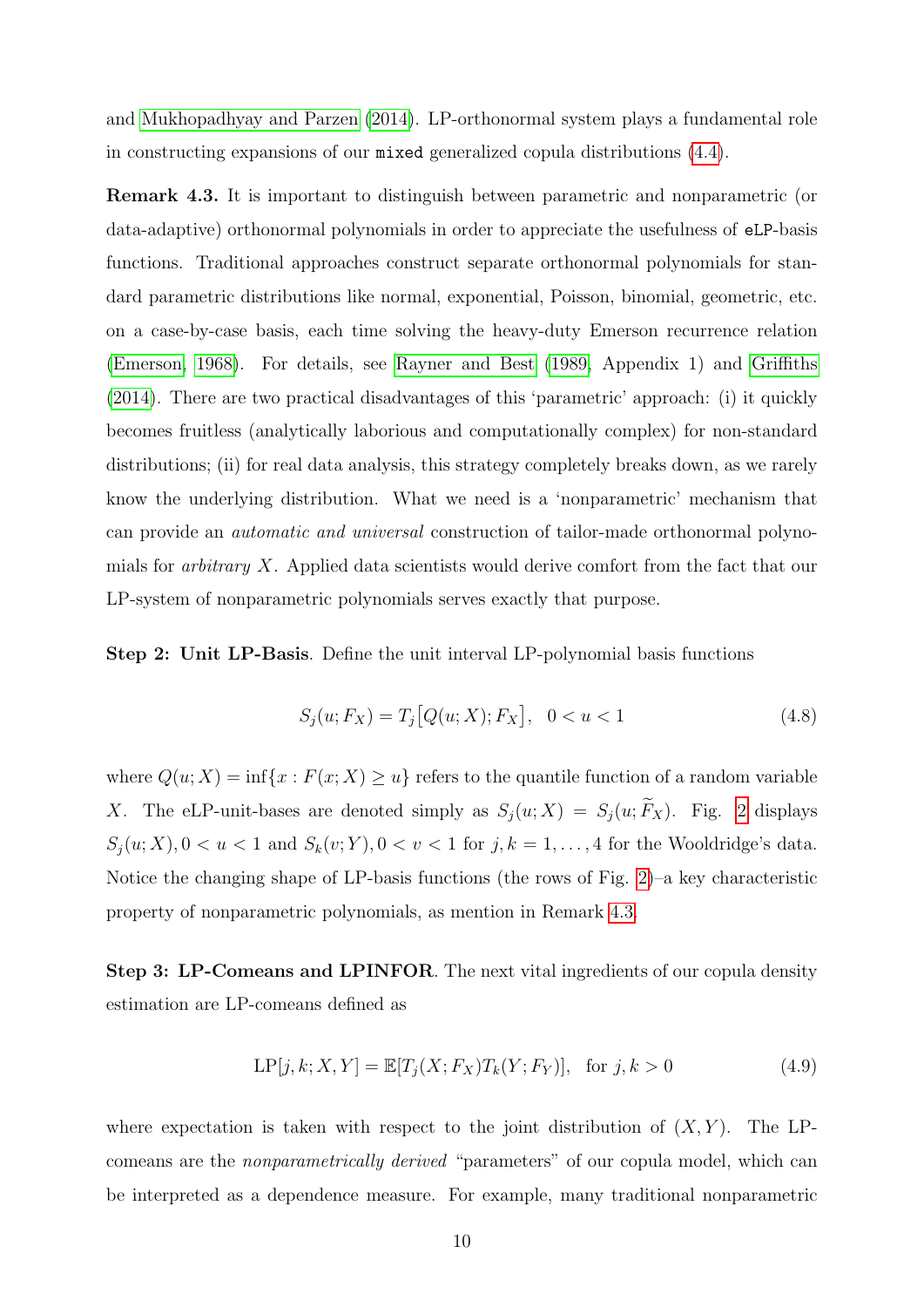<span id="page-10-0"></span>

Figure 2: (color online) The shapes of the first four unit eLP-basis functions for wage (variable type continuous; first row in red), and (b) number of dependents (variable type discrete count; second row in blue) of Wooldridge's 1976 U.S. population survey data.

statistics (Spearman rank correlation, Wilcoxon two-sample rank sum statistics, Pearson's phi coefficient) are equivalent to  $LP(1, 1; X, Y)$ ; for more details see Section [7](#page-16-0) and [Mukhopadhyay](#page-26-6) [\(2019\)](#page-26-6). Given bivariate data, compute and display matrix of empirical LP-comeans (see Table [1\)](#page-16-1) LP $(j, k; X, Y)$  for  $j, k = 1, \ldots, m$ .

Step 4: LP Representation of Copula Density. LP orthogonal series representation of generalized copula density function for *arbitrary*  $(X, Y)$  is given by

<span id="page-10-2"></span>
$$
cop(u, v; X, Y) - 1 = \sum_{j,k>0} LP[j,k; X, Y] S_j(u; X) S_k(v; Y), \quad 0 < u, v < 1,\tag{4.10}
$$

or, equivalently, LP-comeans are orthogonal coefficients of  $\mathscr{L}^2$  representations (estimators) of square integrable copula density

<span id="page-10-1"></span>
$$
\int_{[0,1]^2} du dv cop(u, v; X, Y) S_j(u; X) S_k(v; Y) = \text{LP}[j, k; X, Y]. \tag{4.11}
$$

A proof of copula LP representation is provided by representations of conditional copula density and conditional expectations: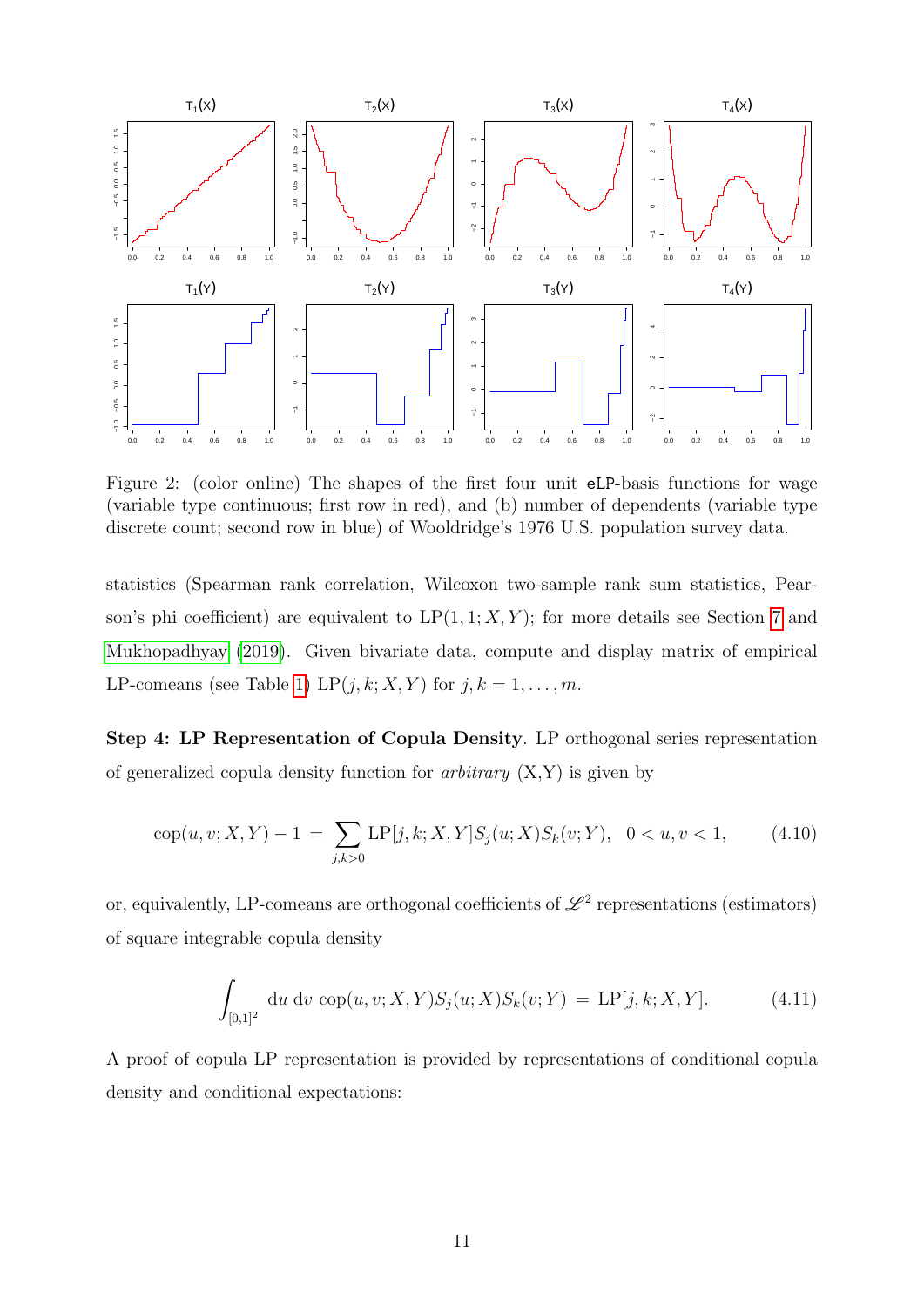$$
d(v; Y, Y|X = Q(u; X)) = \sum_{k} S_k(v; Y) \mathbb{E}[T_k(Y; F_Y) | X = Q(u; X)];
$$
  

$$
\mathbb{E}[T_k(Y; F_Y) | X = Q(u; X)] = \sum_{j} S_j(u; X) \mathbb{E}[T_j(X; F_X)T_k(Y; F_Y)].
$$

LP-representation theory provides a 'smooth' copula density estimate for  $m$ ixed  $(X, Y)$ where the LP-comeans and custom-built orthogonal polynomials play the vital role.

Step 5: Estimation and Denoising. To estimate the LP-comeans, first note that Eq. [\(4.11\)](#page-10-1) can be rewritten as follows after substituting  $u = F_X(x)$  and  $v = F_Y(y)$ :

<span id="page-11-0"></span>
$$
LP[j,k;X,Y] = \int_{x,y} T_j(x;F_X) T_k(y;F_Y) \, dF_{X,Y}(x,y), \tag{4.12}
$$

since  $T_j(Q(u; X); F_X) = S_j(u; X)$  and  $T_k(Q(v; X); F_Y) = S_j(v; Y)$  by construction. The expression [\(4.12\)](#page-11-0) immediately leads to the following empirical estimate of the LP-comeans:

$$
\widetilde{\text{LP}}[j,k;X,Y] = \mathbb{E}\big[T_j(X;\widetilde{F}_X)T_k(Y;\widetilde{F}_Y);\widetilde{F}_{X,Y}\big] = \frac{1}{n}\sum_{i=1}^n T_j(x_i;\widetilde{F}_X)T_k(y_i;\widetilde{F}_Y). \tag{4.13}
$$

Using the theory of linear rank statistic [\(Ruymgaart, 1974,](#page-27-10) [Parzen and Mukhopadhyay,](#page-27-0) [2013a\)](#page-27-0), one can easily show that the sampling distribution (under the initial hypothesis of independence) of the empirical  $\widetilde{\mathrm{LP}}(j, k; X, Y)$  are i.i.d  $\mathcal{N}(0, 1/n)$ . Identify the significantly non-zero ("dominant" components) indices j, k of  $\widetilde{\mathrm{LP}}(j, k; X, Y)$  by using the Schwarz model selection criterion, applied to the LP-comeans arranged in decreasing magnitude:

 $BIC(m) = Sum$  of squares of first m comeans  $-\log(n)m/n$ .

Choose m to maximize  $BIC(m)$  for identifying the important LP-comeans. For other variants of penalty see [Kallenberg](#page-26-7) [\(2008\)](#page-26-7), [Mukhopadhyay](#page-26-1) [\(2017\)](#page-26-1), and references therein.

Step 6: LP-Spectral Expansion of Copula Density. Here we provide an alternative way of expressing (Karhunen-Loéve-type canonical representation) the fundamental LP-Fourier series expansion result [\(4.10\)](#page-10-2).

Our canonical expansion is based on the singular value decomposition (SVD) of the LP-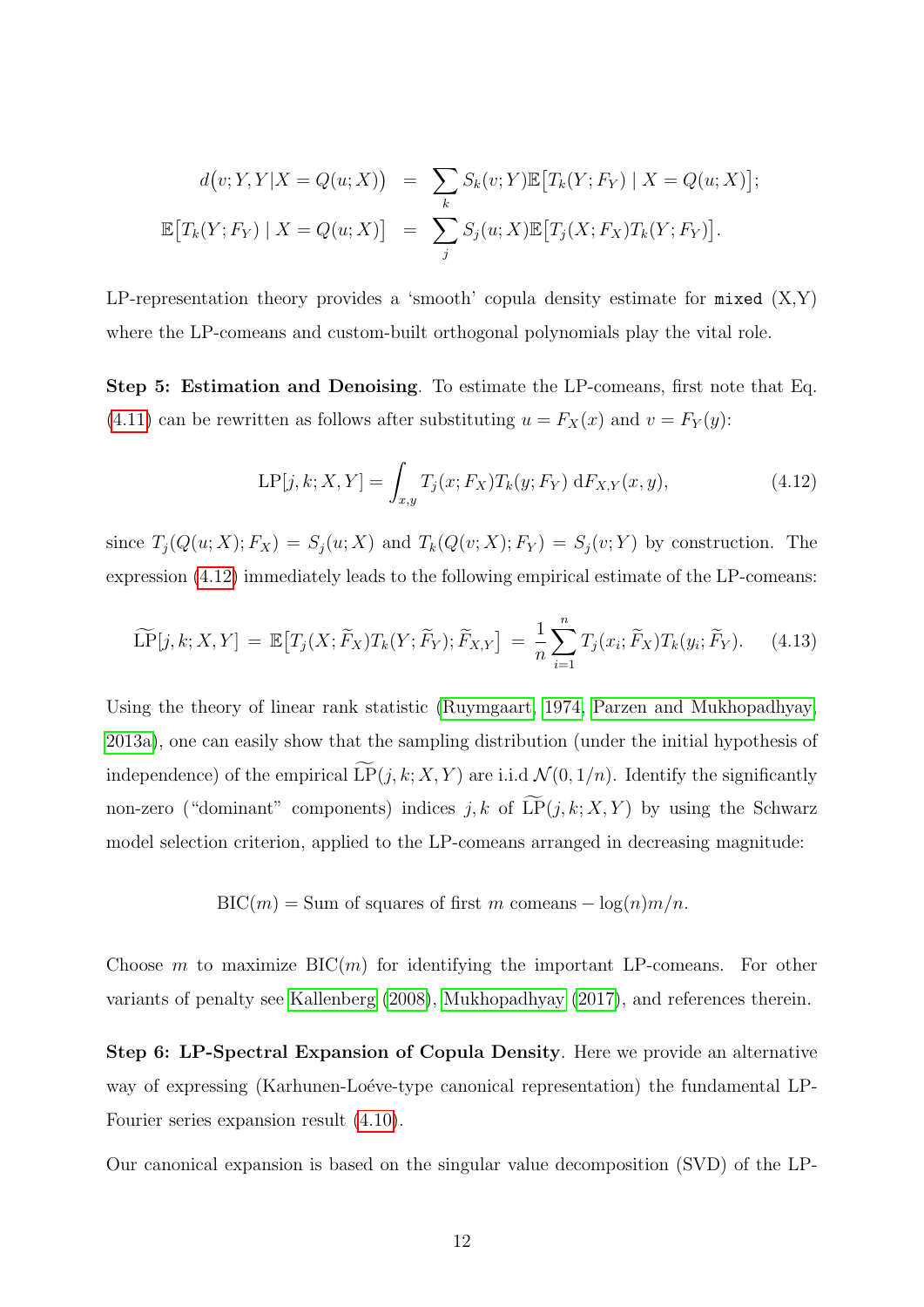comean kernel [\(4.9\)](#page-9-1) LP =  $U\Lambda V^T$ , where  $u_{ij}$  and  $v_{ij}$  are the elements of the singular vectors with singular values  $\lambda_0 = 1 > \lambda_1 \geq \lambda_2 \geq \cdots \geq 0$ . For a square integrable copula density, we have the following orthogonal expansion result:

<span id="page-12-1"></span>
$$
cop(u, v; X, Y) - 1 = \sum_{k>0} \lambda_k \phi_k(u; X) \psi_k(v; Y), \quad 0 < u, v < 1,
$$
 (4.14)

where the spectral basis functions are linear combinations of LP-polynomials:  $\phi_k(u; X) =$  $\sum_j u_{jk} S_j(u; X)$ , and  $\psi_k(u; Y) = \sum_l v_{lk} S_l(v; Y)$ . We call these spectral-bases as copulaprincipal components–a potential tool for non-linear dimension reduction for mixed data.

Remark 4.4 (Trivariate Copula). The LP-nonparametric theory of copula allows exten-sion to higher-dimension. For example, a trivriate Bernoulli copula<sup>[†](#page-12-0)</sup> admits the following representation for  $0 < u_1, u_2, u_3 < 1$ :

$$
cop(u1, u2, u3; X1, X2, X3) = 1 + LP[1, 1, 0]S1(u1; X1)S1(u2; X2) + LP[1, 0, 1]S1(u1; X1)S1(u3; X3)+ LP[0, 1, 1]S1(u2; X2)S1(u3; X3) + LP[1, 1, 1]S1(u1; X1)S1(u2; X2)S1(u3; X3),
$$

where the higher-order LP-comeans are defined as follows:

$$
LP[j, k, l; X_1, X_2, X_3] = \mathbb{E}[T_j(X_1; F_{X_1})T_k(X_2; F_{X_2})T_l(X_3; F_{X_3})].
$$

As an anonymous reviewer pointed out, this multivariate LP-expansion result could be of "great importance," since it is validity does not require assumptions like conditional independencies or constant conditional copulas. Some strategies on higher-dimensional generalizations are discussed in the next section.

#### 5 Nonlinear Mixed Dependence Measure

How can we develop a copula-based nonparametric dependence measure that is: (i) capable of detecting complex nonlinear relationships between X and Y, (ii) valid for mixed pairs of random variables, (iii) computationally fast enough to handle large datasets, and finally, (iv) able to provide insights into the 'nature' of the non-linear pattern that is present in the data. As a solution to this problem, we introduce a new class of dependence measure based on LP-comean matrix.

<span id="page-12-0"></span><sup>†</sup>Modeling multivariate binary data is an important problem in economics and health care.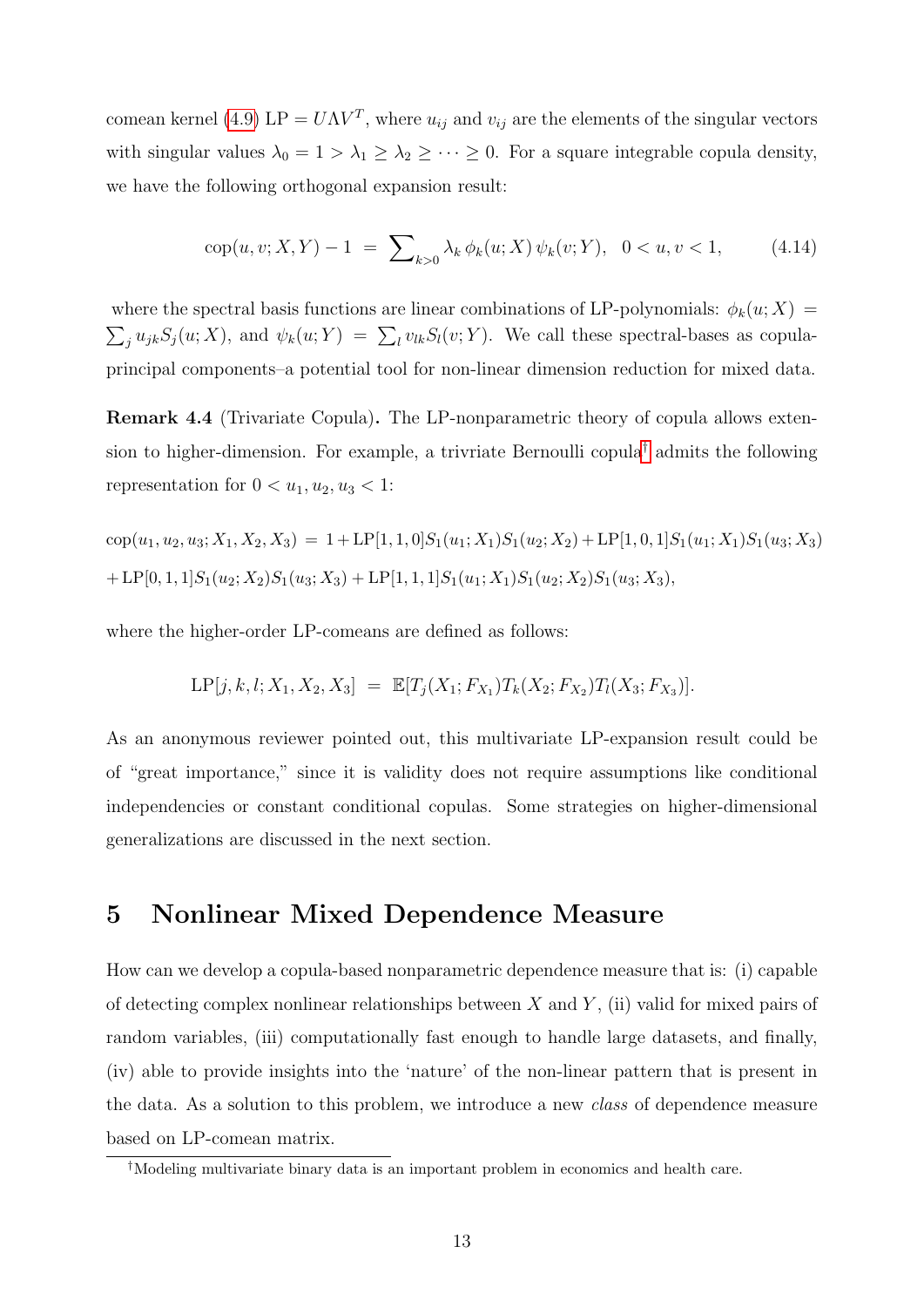Definition 4. Define LP-copula based nonparametric dependence measure LPINFOR

$$
LPINFOR(X, Y) = \iint_{[0,1]^2} \left[ \text{cop}(u, v; X, Y) - 1 \right]^2 du \, dv = \sum_{j,k>0} \left| LP[j,k; X, Y] \right|^2.
$$
 (5.1)

A few notable properties: (i) X and Y are independent if and only if LPINFOR $(X, Y) = 0$ . (ii) It is invariant under monotone transformations (e.g., a logarithm/exponential) of the variables. (iii) Our LPINFOR statistic measures distance between true joint distribution and the independence model. Estimate LPINFOR by influential product LP-basis functions determined by BIC (or AIC).

Remark 5.1 (Information Measure). The name LPINFOR arises from the observation that it can be interpreted as an INFORmation-theoretic measure belonging to the family of Csiszar's f-divergence measures (Csiszár, 1975).

Remark 5.2 (Higher-dimensional Tree-Copula). Our methodology provides rapid constriction of a multivariate dependence tree. It consists of two steps:

- 1. Infer the maximum spanning tree (MST) by using the LPINFOR statistic as the edgeweight (indicating the degree of dependence between two variables) where  $\mathcal E$  denotes the  $d-1$  edge sets.
- 2. Approximate the multivariate copula density by:

$$
cop(u_1, \ldots, u_d; X_1, \ldots, X_d) = \prod_{(i,j) \in \mathcal{E}} cop(u_i, u_j; X_i, X_j), \qquad (5.2)
$$

where each  $d-1$  local bivariate copulas cop $(u_i, u_j; X_i, X_j)$  are estimated using the LPmethod to ensure that the whole process can run automatically for mixed variables.

**Example 5.** Sinusoidal pattern: We consider the model  $y = \text{sine}(4\pi x) + \epsilon$  with error  $\epsilon \sim \mathcal{N}(0, \sigma^2)$ . Fig [3](#page-15-0) shows the relationship based on a sample of size  $n = 500$  generated from the model with  $\sigma = 0.40$ . The associate empirical LP-comean matrix is given by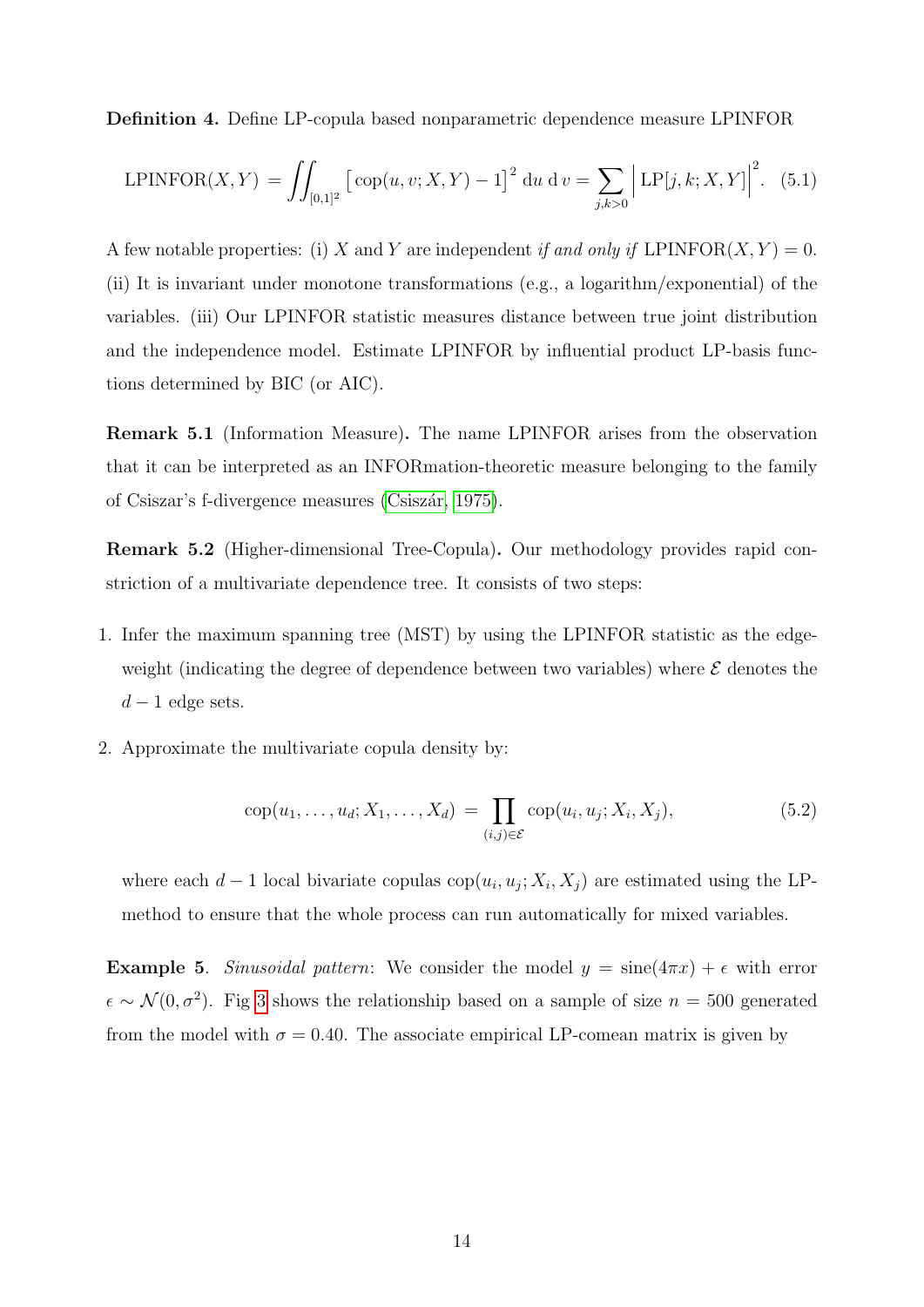$$
\widehat{LP} = \begin{bmatrix}\n0.95^* & 0.00 & -0.04 & 0.02 & 0.00 & -0.01 \\
0.00 & 0.81^* & 0.03 & -0.08 & 0.02 & 0.01 \\
-0.04 & 0.04 & 0.64^* & 0.04 & -0.11^* & 0.00 \\
0.03 & -0.09 & 0.07 & 0.48^* & 0.02 & -0.1 \\
0.00 & 0.05 & -0.13^* & 0.07 & 0.33^* & 0.01 \\
0.00 & 0.00 & 0.06 & -0.14^* & 0.06 & 0.26^*\n\end{bmatrix}
$$

This yields the LPINFOR statistic value 2.51 with p-value essentially zero, as  $n$  LPINFOR follows  $\chi^2_{6\times 6}$  under independence. However, an applied researcher might want to go beyond confirmatory test. In particular, the question of 'how'  $X$  and  $Y$  are dependent (the nature of nonlinear coupling) could help domain scientists to generate refined hypothesis to investigate. To bring this exploratory side into our analysis, we introduce the concept of LP-maximal correlation and optimal transformations.

**Definition 5.** Define LP-maximal correlation between  $X$  and  $Y$  as

$$
LPMax(X, Y) = \max_{\xi, \eta} \text{Corr}(\xi(X), \eta(Y)) = \text{Corr}(\phi_1 \circ F_X(X), \psi_1 \circ F_Y(Y)), \quad (5.3)
$$

where '∘' denotes the usual composition of functions;  $\phi_1$  and  $\psi_1$  were defined in [\(4.14\)](#page-12-1).

**Remark 5.3.** LPMax $(X, Y)$  not only extends [Breiman and Friedman](#page-24-6) [\(1985\)](#page-24-6) to the mixed  $(X, Y)$  case, but also provides a more computationally friendlier scheme.

Fig. [3](#page-15-0) shows the estimated optimal transformations and their embedding with the empirical  $LPMax(X, Y) = 0.912$ . The remarkable thing about our algorithm is how accurately it recovers the optimal transformations: the sinusoidal function of  $X$  and almost linear function for  $Y$ , and above all the simplicity of the computation (requiring only the SVD of the LP-dependence matrix; see Step 6 of Sec 4.3).

Remark 5.4. Our LP-theoretic approach provides copula-based unified algorithms to measure as well as explore complex correlations, without any significant computational cost. Another approach of inferring the 'shape' of dependency will be discussed next.

# 6 Exploratory Modeling: The 'Shape' of Dependence

The LP-copula approach provides a model and explanation both. The LP-comeans provide insights into 'how'  $X$  and  $Y$  are dependent. In order to better understand the exploratory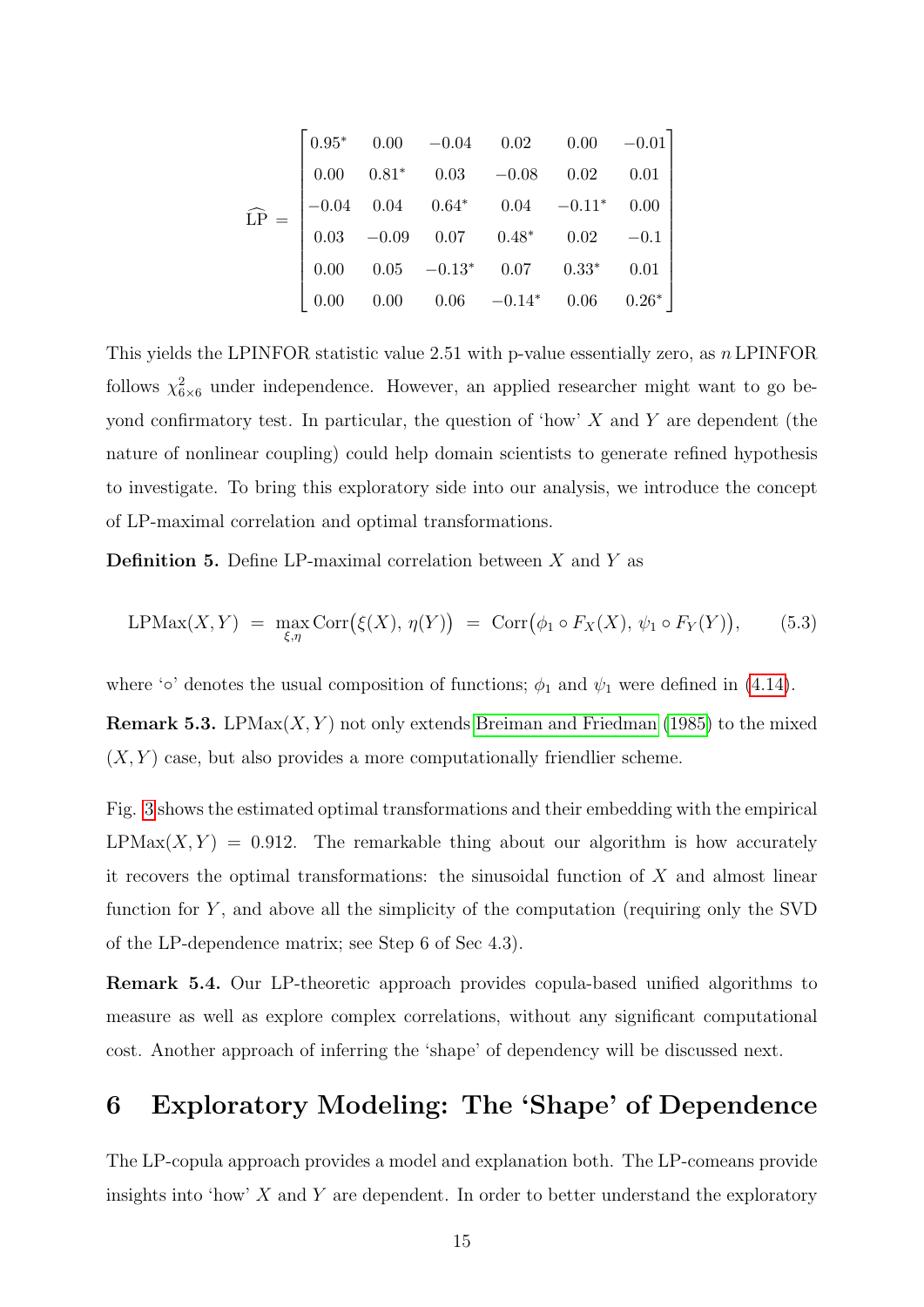<span id="page-15-0"></span>

Figure 3: Example 5. (top left) The sinusoidal scatter plot; (top right) The optimal transformation-based embedding; (bottom panel) The estimated  $\phi_1 \circ \widetilde{F}_X(x)$  and  $\psi_1 \circ \widetilde{F}_Y(y)$ that correctly capture the shape of the functional relationship.

side of our approach, consider the Wechsler Intelligence Scale (WAIS) data in Table 1. The question of particular interest to us: Whether age (discrete variable) and IQ (continuous variable) are dependent? If so, what can we say about the nature of their relationship?

The LP-comean matrix, displayed in Table 1, immediately implies the following:

- There exists a significant (non-linear) dependence between Age and IQ score (LPINFORbased p-value being 0.00835).
- The only significant LP-component is  $LP[2, 1; Age, IQ] = -0.618$ , which indicates interaction between linear-IQ and quadratic-age effect.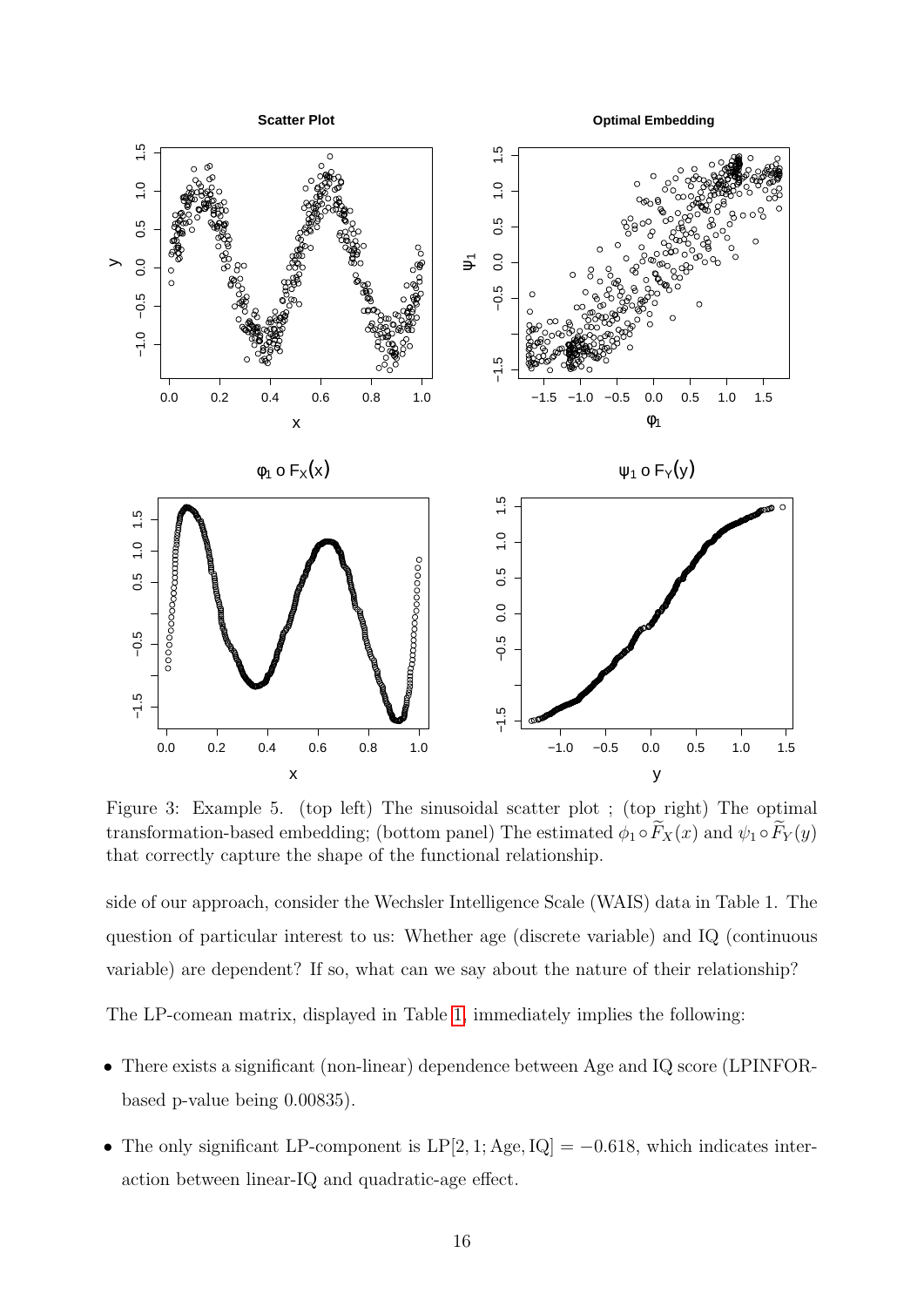<span id="page-16-1"></span>

|  |  | $16-19$ $20-34$ $35-54$ $55-69$ $\geq 70$<br>8.62 9.85 9.98 9.12 4.80<br>9.94 10.43 10.69 9.89 9.18<br>$10.06$ $11.31$ $11.40$ $10.57$ $9.27$ |  | $\widehat{\text{LP}} \, = \, \begin{bmatrix} -0.32 & 0.17 & 0.17 & -0.11 \\ -0.618^* & -0.03 & -0.10 & 0.07 \\ 0.09 & 0.14 & 0.08 & 0.04 \\ 0.16 & 0.21 & 0.04 & 0.29 \end{bmatrix}$ |
|--|--|-----------------------------------------------------------------------------------------------------------------------------------------------|--|--------------------------------------------------------------------------------------------------------------------------------------------------------------------------------------|

<span id="page-16-2"></span>Table 1: The table on the left displays the IQ score of  $n = 15$  adults taking the Wechsler Intelligence Test [\(Hollander et al., 2013,](#page-25-10) Ch. 6) and, at right, the estimated LP-dependence matrix.



Figure 4: WAIS data: The estimated LP-nonparametric mixed copula estimate and the boxplot of Age and IQ.

- In addition, the negative sign of  $LP[2, 1; Age, IQ]$  suggests there is an umbrella-like trend of IQ as a function of age. This statistically confirms the common belief that the ability to comprehend ideas and learn is an increasing function of age up to a certain point, and then it declines with increasing age. This is also verified from the boxplot in Fig. [4.](#page-16-2) We feel this exploratory side of our method could be valuable for applied users to better interpret the pattern in the data.
- <span id="page-16-0"></span>• The final estimated (*mixed*: IQ score is continuous; Age groups is a discrete variable) LP-copula density is shown in the left panel of Fig. [4.](#page-16-2)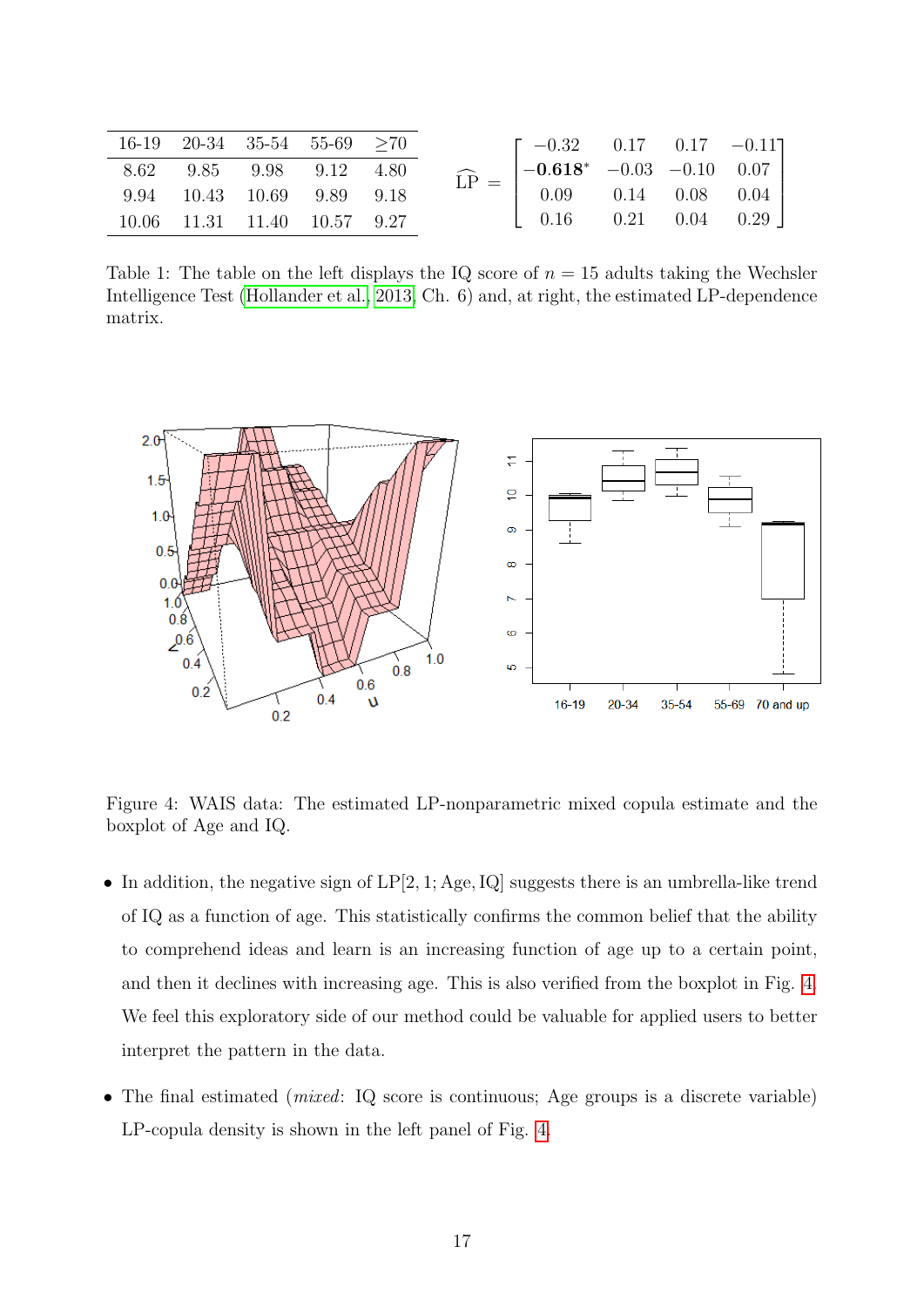#### 7 Bernoulli Copula: Paradox and Its Resolution

"Surely discrete marginal dfs  $F_1, \ldots, F_d$  must cause problems. Believe me, they do! be prepared that everything that can go wrong, will go wrong."[—Embrechts](#page-25-11) [\(2009\)](#page-25-11).

Developing a nonparametric copula-based dependence measure for discrete data (i.e., where the probability of a tie is positive) is known to be a challenging problem. However, an even more ambitious target is to design a truly automated correlation-learning algorithm for mixed variables that can adapt itself intelligently without having the data-type information from the user.

The problem comes from the fact that, while concordance measures like Kendall's  $\tau$  or Spearman's  $\rho$  are margin-free for continuous random variables, the same does not hold for discrete cases. As a consequence, the range of copula-based correlation measures for discrete  $(X, Y)$  become marginal-dependent, and do not attain the bound  $\pm 1$ . This creates a significant complication, since we can not compare the 'strength' of dependence by solely comparing it's magnitude. The following example, taken from [Genest and Neslehova](#page-25-6) [\(2007,](#page-25-6) p. 492) illustrates this non-intuitive unpleasant phenomena.

**Example 6.** The Bernoulli table paradox: Consider  $(X, Y)$  Bernoulli random variables with marginal and joint distribution  $Pr(X = 0) = Pr(Y = 0) = Pr(X = 0, Y = 0) = p \in$ (0, 1), which implies  $Y = X$  almost surely, still the traditional Spearman $(X, Y) = p(1$  $p$  < 1. Similarly, for the case  $Pr(X = 0) = Pr(Y = 1) = Pr(X = 0, Y = 1) = p \in (0, 1)$ , despite  $Y = 1-X$  almost surely, the traditional Spearman $(X, Y) = -p(1-p) > -1$  yields counter-intuitive answer. This shows the surprising phenomenon that discrete  $X$  and  $Y$ with perfect monotone functional dependence does not guarantee  $|Spearman(X, Y)| = 1$ .

**Generalized Spearman Correlation.** We now show the  $LP[1, 1; X, Y]$  (linear-rank) statistic not only resolves these inconsistencies but also provides one single computing formula for Spearman correlation that is valid for mixed (discrete or continuous) marginals without any additional adjustments.

Step 1. For binary X with  $Pr(X = 0) = p$ : we have  $F^{\text{mid}}(0; F_X) = p/2$ ,  $F^{\text{mid}}(1; F_X) = p/2$  $(1+p)/2$ , and the correction factor  $\sqrt{1-\sum_{x=0}^{1} p^3(x; F_X)} = \sqrt{3p(1-p)}$ .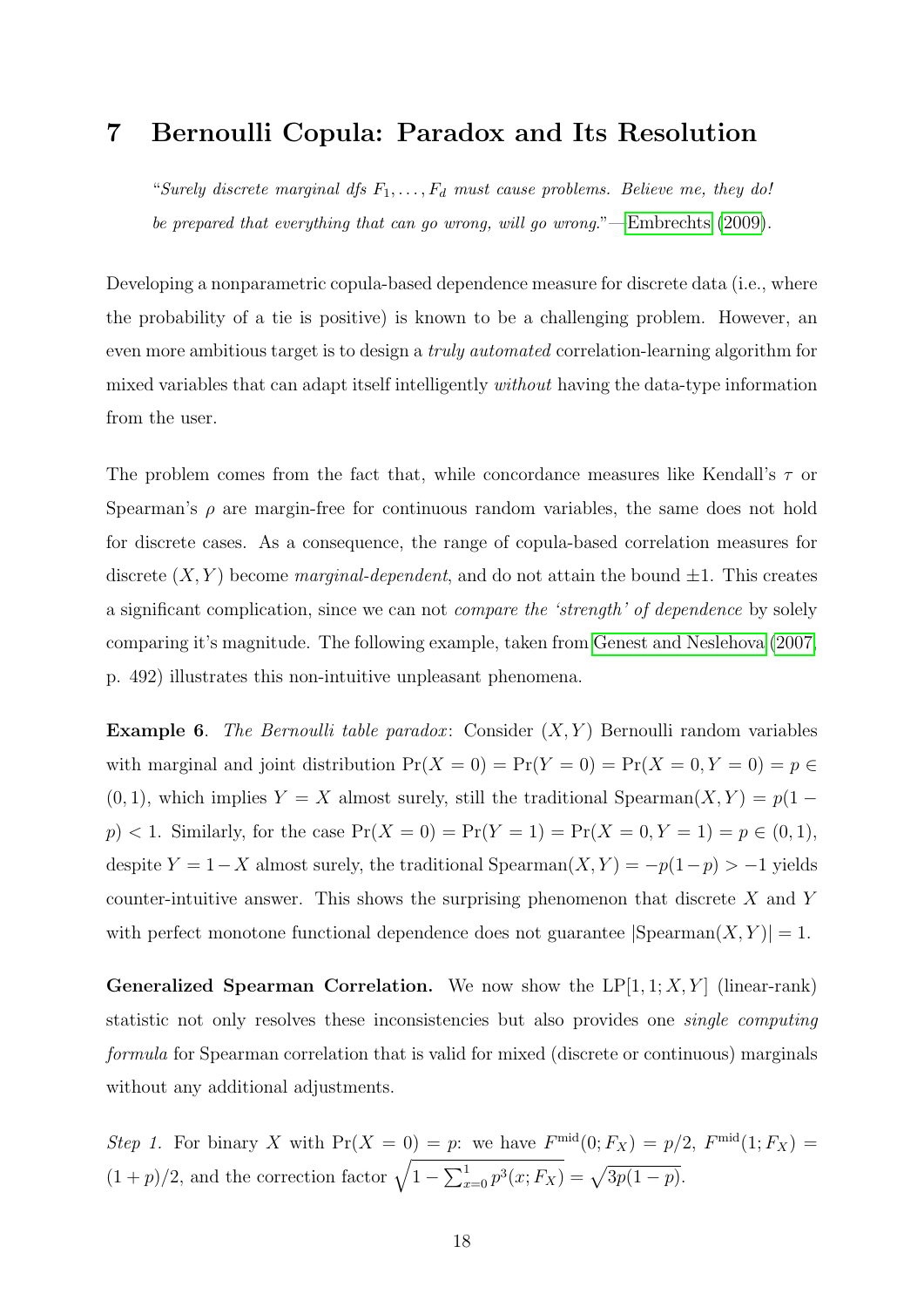Step 2. Thus we have the mid-distribution-based LP-polynomial:  $T_1(0; F_X) = -\sqrt{\frac{1-p}{p}}$ , and  $T_1(1; F_X) = \sqrt{\frac{p}{1-p}}$ . Remember that as X is binary (takes two distinct values), we have one LP-basis function.

Step 3. The LP-basis for Y is  $T_1(0; F_Y) = -\sqrt{\frac{1-p}{p}}$ , and  $T_1(1; F_Y) = \sqrt{\frac{p}{1-p}}$ , since Y has the same marginals as X with  $Pr(Y = 0) = p$ .

Step 4. Now we are in a position to compute the LP[1, 1; X, Y]:

$$
LP[1, 1; X, Y] = \mathbb{E}[T_1(X; F_X)T_1(Y; F_Y)]
$$
  
=  $pT_1(0; F_X)T_1(0; F_Y) + (1 - p)T_1(1; F_X)T_1(1; F_Y)$   
= 1.

A similar calculation goes through for the second case, where we have  $Pr(X = 0) = Pr(Y = 0)$ 1) =  $Pr(X = 0, Y = 1) = p \in (0, 1)$ , yielding LP[1, 1; X, Y] = -1.

Remark 7.1. In summary, generalized LP-correlations circumvent the mammoth challenges and technicalities required to build a valid copula-based dependence measure for mixed data. We end this section with a real example.

<span id="page-18-0"></span>Example 7. Hellman's Infant Data [\(Yates, 1934\)](#page-28-5): Table [2](#page-18-0) shows cross-tabulation of  $n = 42$  infants based on whether the infant was breast-fed or bottle-fed. The scientific

|            | Normal teeth | Malocclusion |
|------------|--------------|--------------|
| Breast-fed |              | 16           |
| Bottle-fed |              |              |

Table 2: The data table on malocclusion of the teeth in infants were obtained by M. Hellman and reported in the classic paper by Frank Yates (1934, p.230).

question of interest here is whether the type of feeding is associated with malocclusion. For this data we estimate the LP-comean:

$$
\widehat{\text{LP}}[1,1;X,Y] = \text{Cov}\big(T_1(X;\widetilde{F}_X), T_1(Y;\widetilde{F}_Y)\big) = 0.238.
$$

with the pvalue  $1 - \Phi(\sqrt{42} \times 0.238) = 0.061$ , indicating an absence of any notable correlation.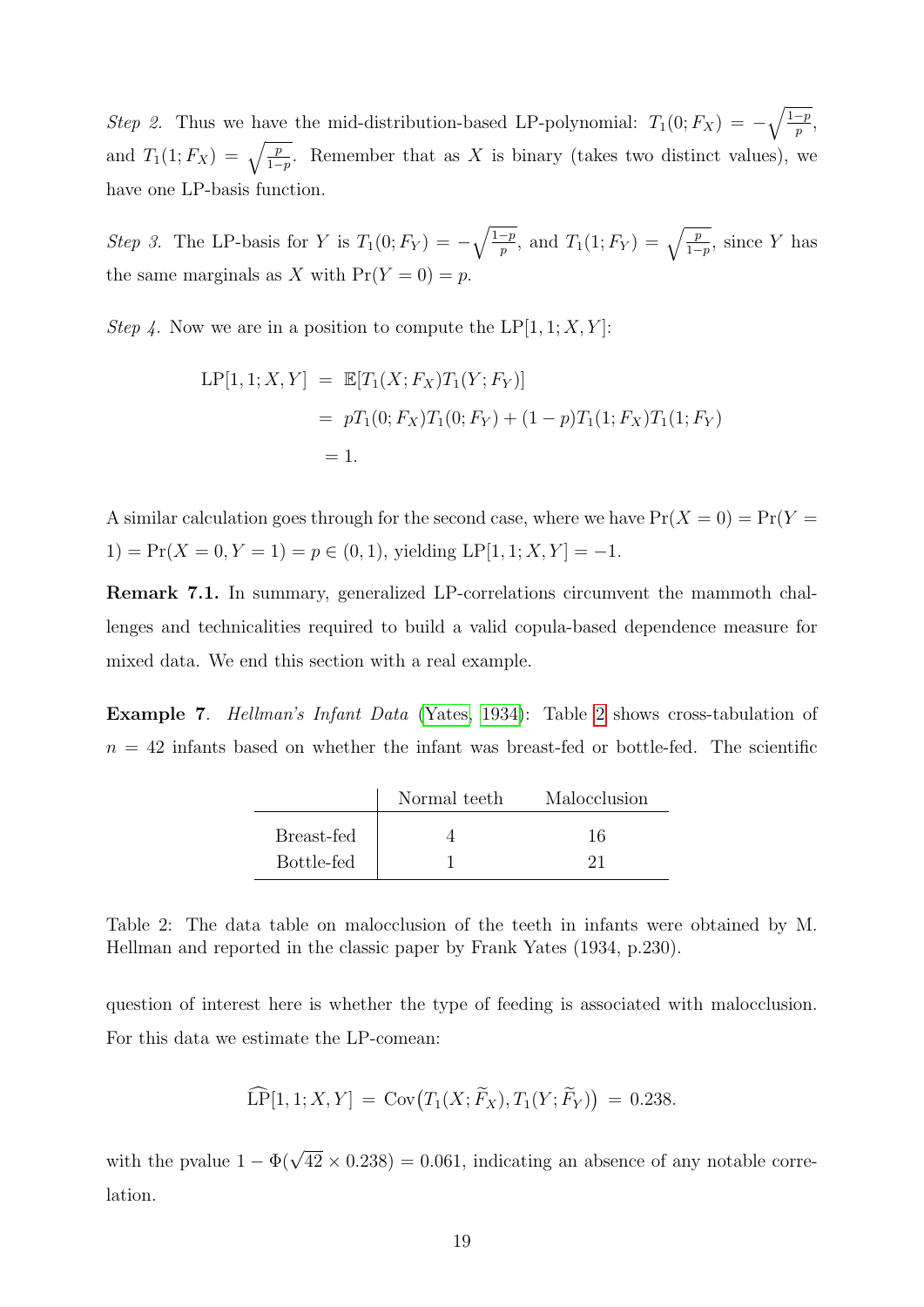# 8 Tests of Symmetry and Direction

In the previous section, we have seen how LP-comean dependence matrix helps to uncover the functional relationship between  $X$  and  $Y$ . Now we will venture to go one step further and ask: does LP-comean matrix inform the user of the 'shapes' of copula density function? In particular, we are interested in the following question:

Can we transform the problem of checking the symmetry of bivariate copula density  $\text{cop}(u, v; X, Y)$  $= \text{cop}(v, u; X, Y)$  for all  $(u, v) \in [0, 1]^2$ , as testing symmetry of the corresponding LPcomean matrix?

For the purposes of illustration, consider the following two empirical LP-comean matrices, computed from the Gaussian( $\rho = .8$ ) copula and its asymmetric version produced by Khoudraji's device [\(Khoudraji, 1996\)](#page-26-8) with  $(\lambda_1 = .1, \lambda_2 = .6)$ :

$$
CopK(u, v; \lambda_1, \lambda_2) = u^{1-\lambda_1}v^{1-\lambda_2} \, Cop(u^{\lambda_1}, v^{\lambda_2}), \quad \text{for } \lambda_i \in (0, 1), \lambda_1 \neq \lambda_2. \tag{8.1}
$$

$$
\widehat{LP}^{\text{Gaus}} = \begin{bmatrix} 0.74^* & 0.01 & 0.05 & -0.03 \\ -0.01 & 0.58^* & -0.03 & 0.11^* \\ 0.08 & -0.04 & 0.36^* & -0.04 \\ -0.03 & 0.10^* & -0.04 & 0.22^* \end{bmatrix} \qquad \widehat{LP}^K = \begin{bmatrix} 0.38^* & -0.02 & 0.01 & 0.00 \\ 0.18^* & 0.23^* & -0.05 & 0.01 \\ 0.10 & 0.11^* & 0.08 & -0.02 \\ 0.01 & 0.06 & 0.10^* & 0.10^* \end{bmatrix}
$$

At a first glance,  $\widehat{LP}^{Gaus}$  looks very close to symmetry (in a stochastic sense), whereas a clear asymmetry is visible in the  $\widehat{LP}^K$  matrix. We can test the hypothesis of symmetry of the LP-comean matrix by constructing the following statistic:

$$
LPSym[X \rightleftharpoons Y] = \frac{1}{2} \sum_{j < k} \left| LP[j, k; X, Y] - LP[k, j; X, Y] \right|^2. \tag{8.2}
$$

where  $nLPSym[X \rightleftharpoons Y]$  follows chisquare distribution under null. We apply this test for our toy examples, leading to p-values 0.995 and  $3.87 \times 10^{-8}$  respectively.

**Example 8.** Geyser data: We are given  $n = 272$  observation of waiting time between eruptions and the duration of the eruption for the Old Faithful geyser in Yellowstone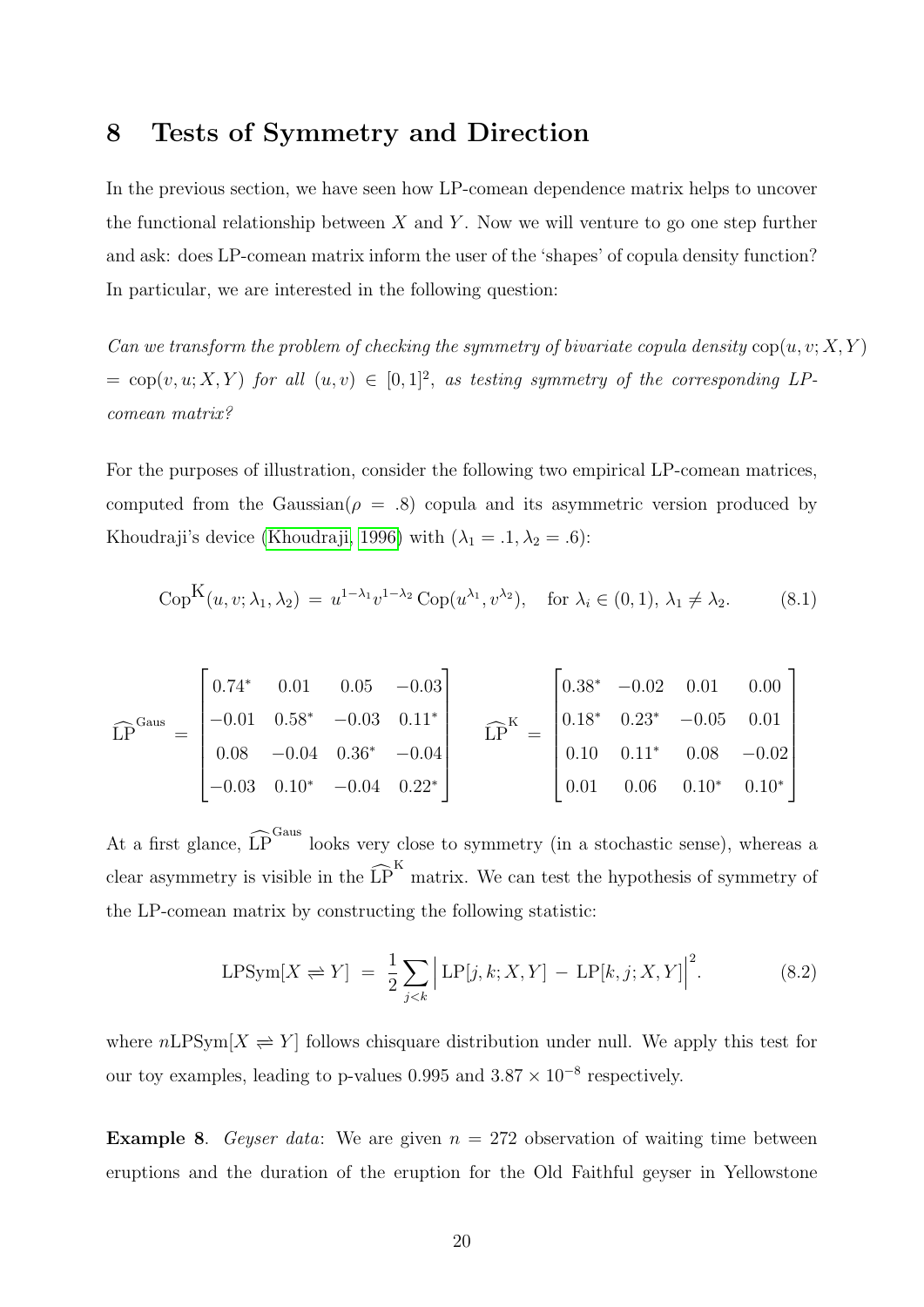National Park. The left panel of Fig. [5](#page-21-0) displays the data whose LP-comean matrix is displayed below:

$$
\widehat{\text{LP}}[\text{Eruptions}, \text{Waiting}] = \begin{bmatrix} 0.780^* & -0.190^* & -0.130 & 0.208^* \\ -0.181^* & 0.290^* & 0.038 & -0.040 \\ -0.137 & 0.053 & 0.169^* & -0.019 \\ 0.190^* & -0.096 & 0.042 & 0.108 \end{bmatrix}
$$

Few notable features are clear from the LP-matrix:

- The significant higher-order LP-comeans indicate strong presence of nonlinear correlation. Terence Speed in IMS Bulletin 15 (March 2012 issue) asked whether the dependence between eruption duration and waiting time is linear.
- The matrix looks very "close" to symmetrical. In order to assess this, we apply the LPSym[ $X \rightleftharpoons Y$ ] test. The resulting pvalue turns out to be 0.985. The conclusion of symmetry is not surprising looking at the scatter plot.
- The right panel shows the estimated LP-copula density for geyser data, which indicates the presence of tail-dependence.

Remark 8.1. The problem of symmetry is interesting for a few reasons: (i) this can be used to guide the suitable parametric model (e.g., Archimedean vs meta-elliptical copulas) for the data; (ii) the asymmetry might hint at a causal direction between  $X$  and  $Y$ .

Remark 8.2. LP-dependence matrix acts as both confirmatory and exploratory diagnostic tool in the sense that it contains information about the 'strength' (departure from uniformity) and 'shape' of the copula density.

Remark 8.3. Note that, in contrast to most other schemes [\(Junker et al., 2019,](#page-26-9) [Genest](#page-25-12) [et al., 2012\)](#page-25-12), our approach does not require empirical estimation of copula as an intermediate problem to understand the (a)symmetry, leading to computationally extremely efficient algorithm. This could be a huge advantage for large-scale problems. In general, LP-comean dependence matrix provides a fast and elegant way to nonparametrically diagnose different shapes of copula density. This will be explored further in the future.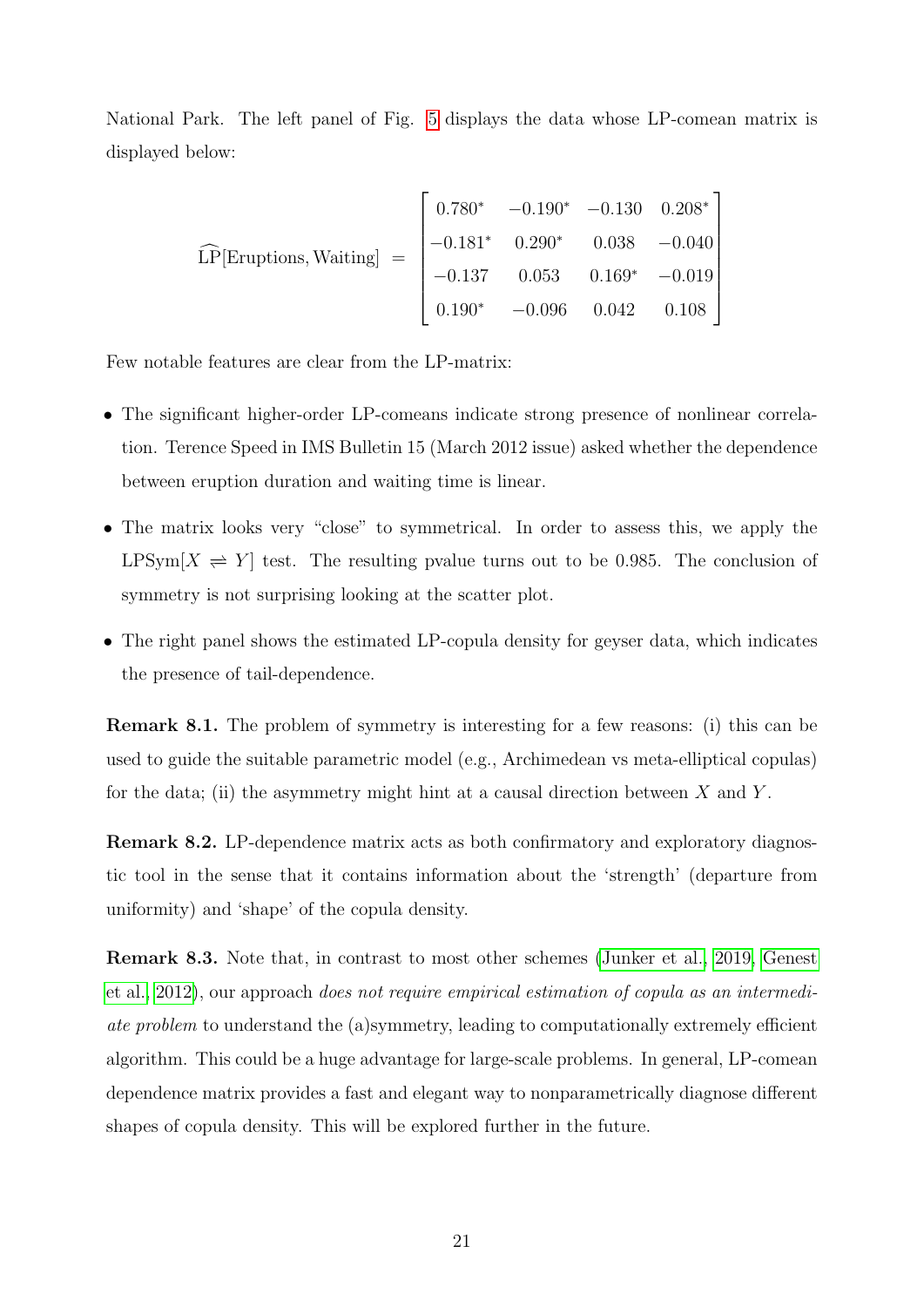<span id="page-21-0"></span>

Figure 5: Geyser data scatter plot and the LP-estimated copula density function. Symmetry is clearly visible from both.

# 9 Simulation Study

We perform numerical comparisons with state-of-the-art nonparametric copula density estimation methods, implemented in the R package kdecopula [\(Nagler, 2018b\)](#page-27-11):

- Probit transformation estimator with log-quadratic local likelihood estimation and nearest-neighbor bandwidths [\(Geenens et al., 2017\)](#page-25-5).
- The classical mirror-reflection estimator proposed by [Gijbels and Mielniczuk](#page-25-4) [\(1990\)](#page-25-4).
- The penalized Bernstein polynomial-based estimator [\(Sancetta and Satchell, 2004\)](#page-27-12).
- The beta kernel estimator of [Charpentier et al.](#page-24-7) [\(2007\)](#page-24-7).

We restrict ourselves to continuous margins, as the competing methods are not generalizable for mixed data-type. Our numerical setting closely follows [Geenens et al.](#page-25-5) [\(2017,](#page-25-5) Sec. 5). We simulate  $B = 250$  independent random copula-samples  $\{(U_i, V_i)\}_{i=1}^n$  of size  $n = 1000$  from the following copula distributions:

• Gaussian copula with parameter  $\rho = 0.70$ ;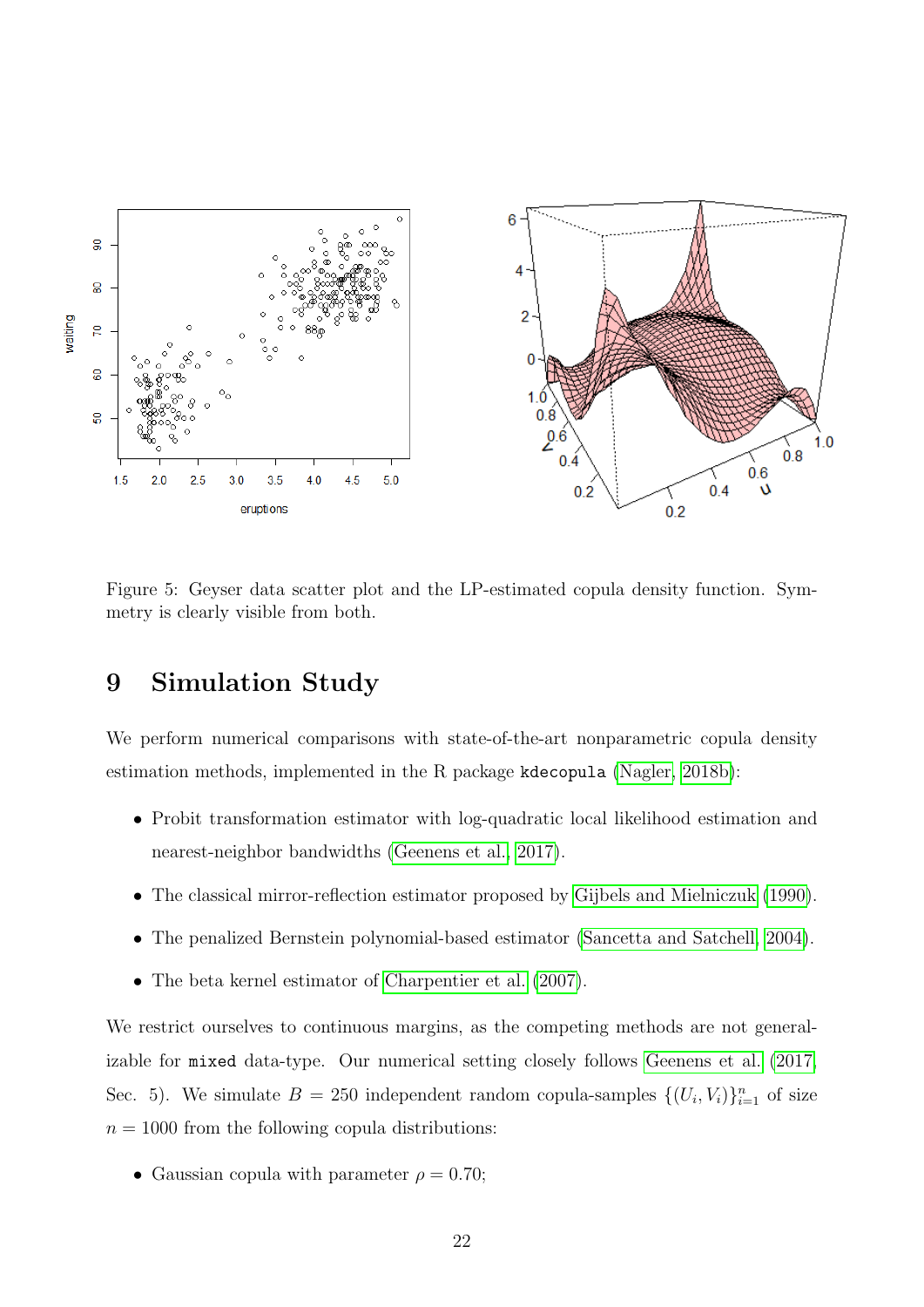- Student's t-copula with 5 degrees of freedom, with  $\rho = -0.30$ ;
- Frank copula with parameter  $\theta = 6, -2$ .
- Plackett Copula with parameter  $\theta = 6, 0.10$ .
- Clayton copula with parameter  $\theta = 3, -0.50$ .
- Ali-Mikhail-Haq copula with parameter  $\theta = 0.85, -0.85$ .
- Joe copula with parameter  $\theta = 1.5$ .
- Gumbel copula with parameter  $\theta = 1.5$ .

We assess the fit of an estimator using the mean integrated absolute error (MIAE) or L<sub>1</sub>-distance criterion  $\mathbb{E}\left[\int_{(0,1)^2}|\widehat{\text{cop}}(u,v) - \text{cop}(u,v)| \, du \, dv\right]$ , which is estimated by the average over 250 Monte Carlo replications on the grid  $\{(\frac{i}{L+1}, \frac{j}{L+1})\}_{1 \leq i,j \leq L=50}$ . The results are shown in Table [3.](#page-22-0) To better interpret the numbers, we have reported the MIAE of the competing methods relative to our proposed LP-method. Thus, any number greater than one indicates the superiority of the LP-copula method.

<span id="page-22-0"></span>

| Copula family                     | Probit | MR    | Bernstein | <b>Beta</b> | LP               |
|-----------------------------------|--------|-------|-----------|-------------|------------------|
| Gaussian $(0.70)$                 | 0.677  | 1.200 | 1.110     | 1.221       | ✓                |
| Student's-T <sub>4</sub> $(-.30)$ | 0.865  | 1.533 | 1.074     | 1.187       | ✓                |
| Frank $(6)$                       | 1.055  | 1.493 | 1.811     | 1.658       | ✓                |
| Frank $(-2)$                      | 1.215  | 1.615 | 1.423     | 1.669       | ✓                |
| Plackett $(6)$                    | 1.197  | 1.951 | 1.860     | 1.843       | ✓                |
| Plackett $(0.10)$                 | 1.576  | 1.580 | 1.779     | 1.573       | ✓                |
| Clayton $(3)$                     | 0.688  | 0.993 | 1.047     | 0.842       | X                |
| Clayton $(-0.50)$                 | 1.282  | 1.147 | 0.954     | 0.975       | $\boldsymbol{x}$ |
| AMH $(0.85)$                      | 0.966  | 1.327 | 1.052     | 1.240       | ✓                |
| $AMH$ (-0.85)                     | 0.988  | 1.012 | 1.041     | 1.226       | ✓                |
| Joe $(1.5)$                       | 0.875  | 1.166 | 0.906     | 0.933       | X                |
| Gumbel $(1.5)$                    | 0.740  | 1.112 | 1.095     | 1.016       |                  |

Table 3: MIAE of different nonparametric copula estimation methods relative to LPapproach. Throughout we have used  $m = 4$ . The last column indicates whether the proposed LP-copula estimation technique is among the top two performing methods for the corresponding copula.

As we can see from Table [3,](#page-22-0) more often than not, the LP-method occupies the best or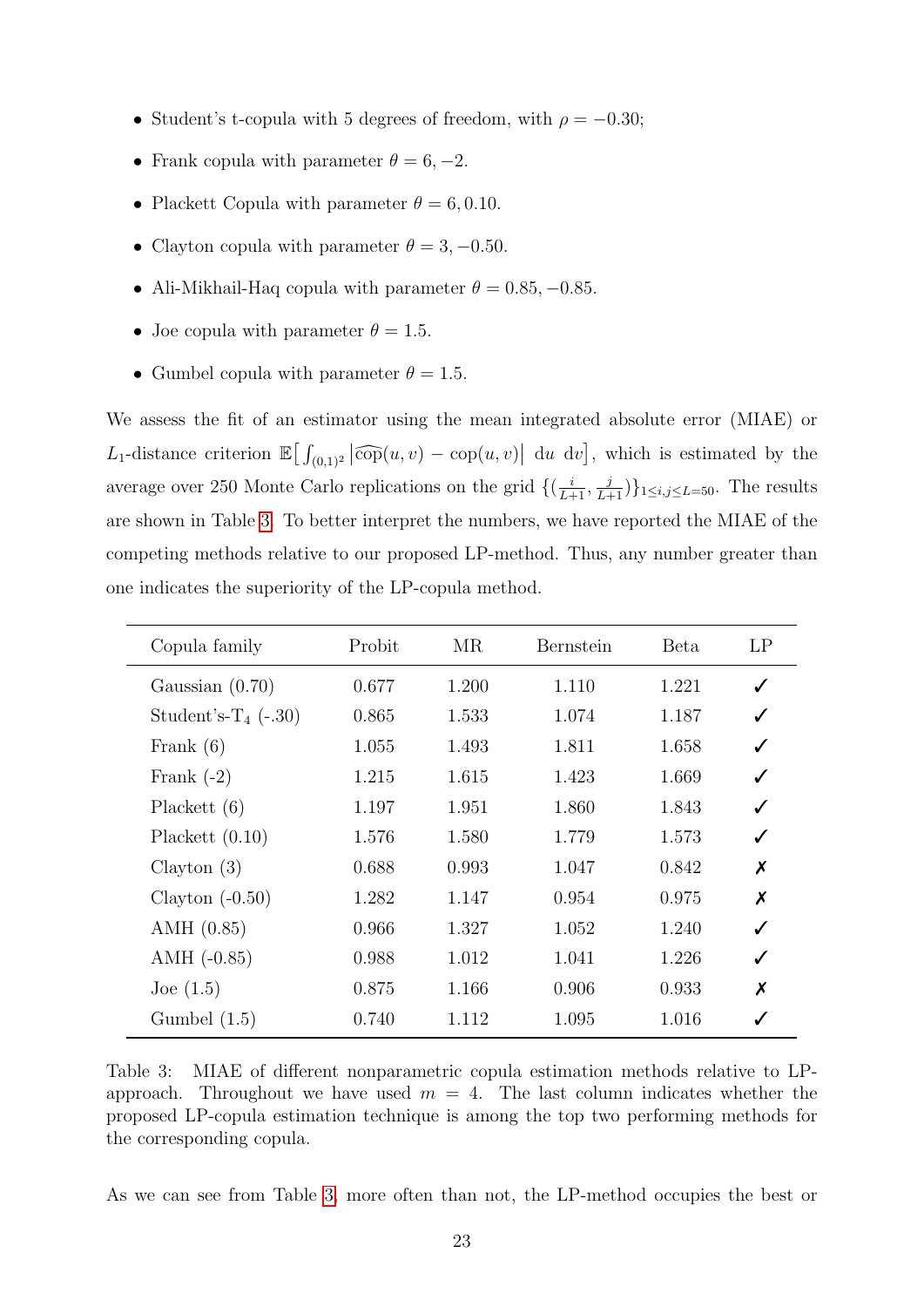second-best position. For Ali-Mikhail-Haq (AMH) copulas, all methods work equally well. For the Joe copula, the mirror-reflection kernel estimator performs quite well. For the Clayton copula family the beta-kernel estimator is very efficient. However, the probittransformation-based kernel density method (combined with local log-quadratic approximation and K-NN-type bandwidth matrix) appears to be the most prominent competitor. All in all, considering computational efficiency, ease of implementation<sup>[†](#page-23-0)</sup>, and power of generalizability, the proposed technique has the potential to become a 'default algorithm' for copula dependence modeling.

### 10 Conclusion

The ultimate goal of copula statistical learning is to construct a simple yet flexible mathematical model with interpretable parameters that can adequately describe the essential dependence structure of the data. Taking inspiration from the recent progress on 'LP-United Data Science' [\(Parzen and Mukhopadhyay, 2013a,](#page-27-0) [Mukhopadhyay and Parzen,](#page-26-0) [2014,](#page-26-0) [Mukhopadhyay, 2016,](#page-26-2) [2017,](#page-26-1) [2018,](#page-26-10) [Mukhopadhyay and Parzen, 2018,](#page-27-2) [Mukhopadhyay](#page-26-11) [and Fletcher, 2018\)](#page-26-11), this article presents a modern unifying copula learning program that is valid for any data-type. This philosophy of algorithm design is a significant milestone compared to the existing culture of building 'well-tuned' retail procedures on a case-by-case basis.

"Efficiency for the user needs to be interpreted quite differently for the user than the tool forger. All efficiencies between 90% and 100% are NEARLY the SAME for the user...The Tool-forger, on the other hand, should pay attention to another 1/2% of  $efficiency. "$  John [Tukey](#page-28-6) [\(1979,](#page-28-6) p. 104)

We hope that the advances presented here will make copula-based data analysis more attractive by making it self-consistent and easy to apply for practitioners, who like to have an automated versatile tool in their statistical repository that works reasonably well for a wide range of scenarios.

<span id="page-23-0"></span><sup>&</sup>lt;sup>†</sup>which, by the virtue of  $(4.10)$ , only requires computation of LP-comeans. This can be done in one line R-code:  $Cov(T_X, T_Y)$ , where  $T_X$  and  $T_Y$  denote the matrix of LP-polynomials for X and Y.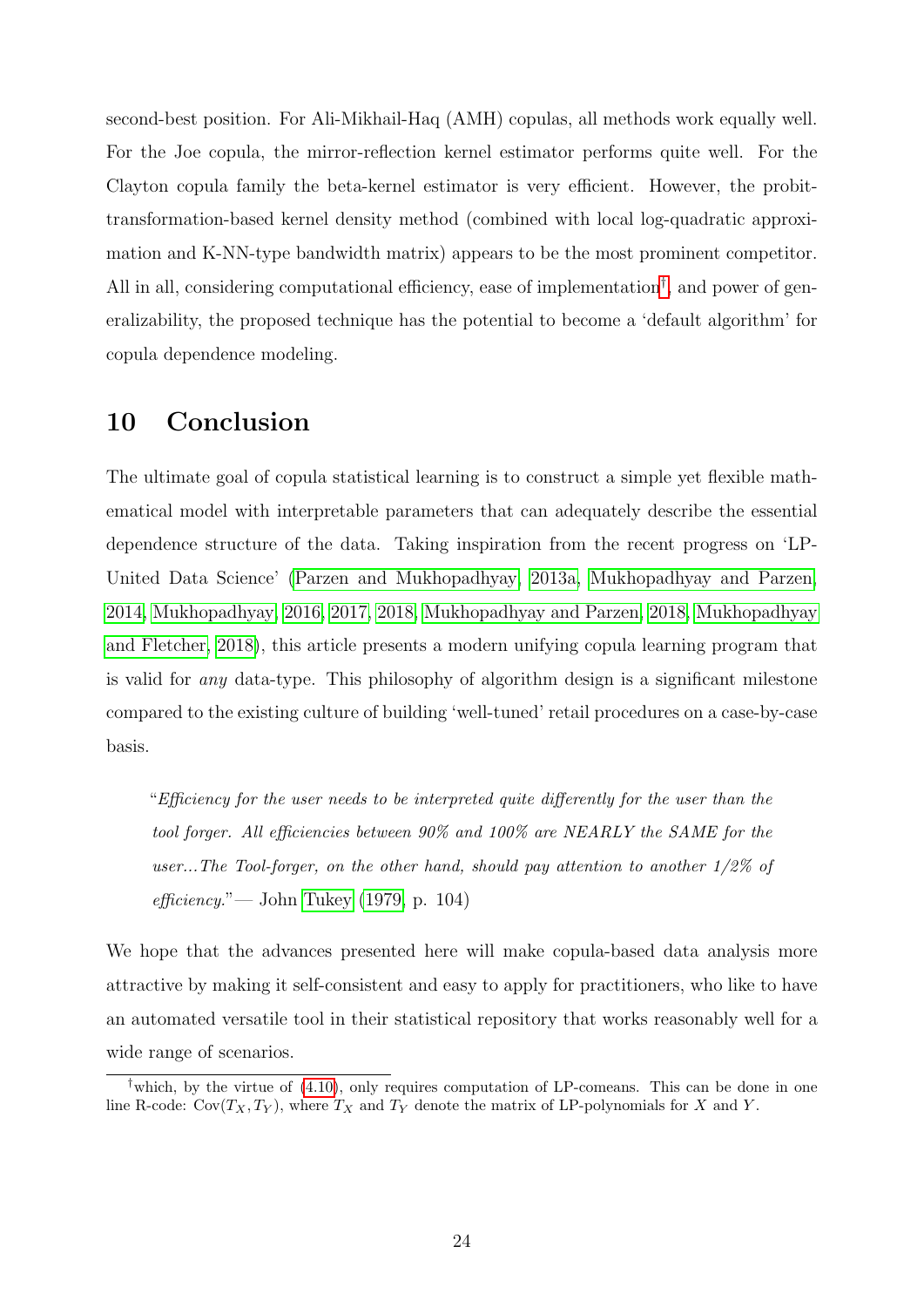# Acknowledgement

The authors thank the editor, associate editor, and reviewers for their constructive comments and suggestions, which helped improve the paper.

# Supplementary Material

To better highlight the main points of the paper, we have relegated additional details on computation, methods, and numerical simulations to the supplement. All data used in this research are publicly available through R-software.

# References

- <span id="page-24-2"></span>AghaKouchak, A. (2014). Entropy–copula in hydrology and climatology. Journal of Hydrometeorology 15, 2176–2189.
- <span id="page-24-0"></span>Berkes, P., Wood, F., and Pillow, J. W. (2009). Characterizing neural dependencies with copula models. In Advances in neural information processing systems, pages 129–136.
- <span id="page-24-6"></span>Breiman, L. and Friedman, J. H. (1985). Estimating optimal transformations for multiple regression and correlation. Journal of the American Statistical Association 80, 580–598.
- <span id="page-24-7"></span>Charpentier, A., Fermanian, J.-D., and Scaillet, O. (2007). The estimation of copulas: Theory and practice. Copulas: From theory to application in finance pages 35–60.
- <span id="page-24-3"></span>Chen, S. X. and Huang, T.-M. (2007). Nonparametric estimation of copula functions for dependence modelling. Canadian Journal of Statistics 35, 265–282.
- <span id="page-24-4"></span>Craiu, V. R. and Sabeti, A. (2012). In mixed company: Bayesian inference for bivariate conditional copula models with discrete and continuous outcomes. Journal of Multivariate Analysis 110, 106–120.
- <span id="page-24-5"></span>Csisz´ar, I. (1975). I-divergence geometry of probability distributions and minimization problems. The Annals of Probability 3, 146–158.
- <span id="page-24-1"></span>Danaher, P. J. and Smith, M. S. (2011). Modeling multivariate distributions using copulas: Applications in marketing. Marketing Science 30, 4–21.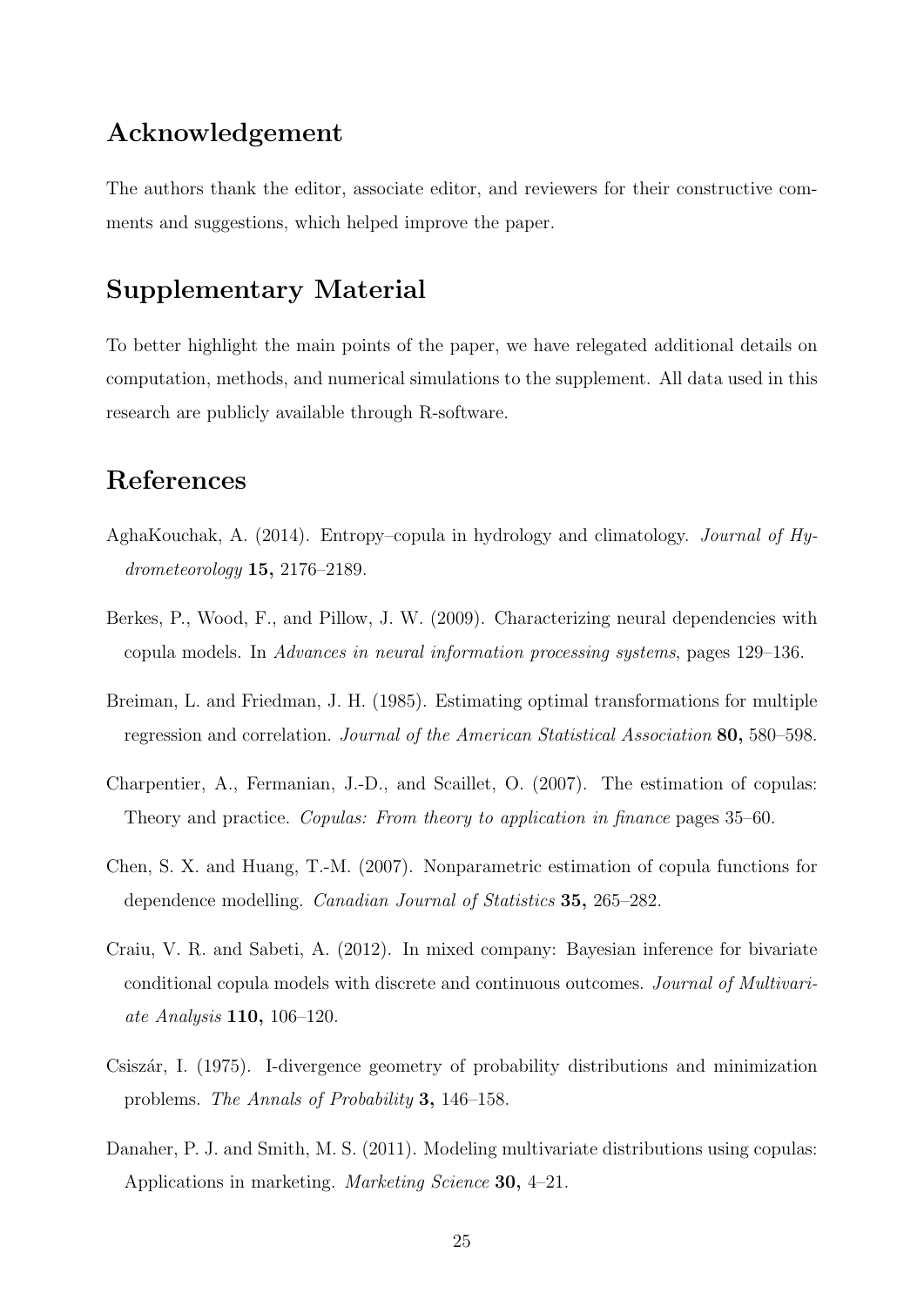- <span id="page-25-11"></span>Embrechts, P. (2009). Copulas: A personal view. Journal of Risk and Insurance 76, 639–650.
- <span id="page-25-0"></span>Embrechts, P., McNeil, A., and Straumann, D. (2002). Correlation and dependence in risk management: properties and pitfalls. *Risk management: value at risk and beyond* 1, 176–223.
- <span id="page-25-8"></span>Emerson, P. L. (1968). Numerical construction of orthogonal polynomials from a general recurrence formula. Biometrics 24, 695–701.
- <span id="page-25-7"></span>Fisher, R. A. (1940). The precision of discriminant functions. Annals of Eugenics 10, 422–429.
- <span id="page-25-2"></span>Frees, E. W. and Valdez, E. A. (1998). Understanding relationships using copulas. North American actuarial journal 2, 1–25.
- <span id="page-25-1"></span>Frey, R., McNeil, A., and Nyfeler, M. (2001). Copulas and credit models. Risk 10, 111–114.
- <span id="page-25-5"></span>Geenens, G., Charpentier, A., Paindaveine, D., et al. (2017). Probit transformation for nonparametric kernel estimation of the copula density. Bernoulli 23, 1848–1873.
- <span id="page-25-6"></span>Genest, C. and Neslehova, J. (2007). A primer on copulas for count data. Astin Bulletin 37, 475–515.
- <span id="page-25-12"></span>Genest, C., Nešlehová, J., and Quessy, J.-F. (2012). Tests of symmetry for bivariate copulas. Annals of the Institute of Statistical Mathematics 64, 811–834.
- <span id="page-25-4"></span>Gijbels, I. and Mielniczuk, J. (1990). Estimating the density of a copula function. Communications in Statistics-Theory and Methods 19, 445–464.
- <span id="page-25-9"></span>Griffiths, R. (2014). Orthogonal expansions. Wiley StatsRef:Statistics Reference Online .
- <span id="page-25-3"></span>Hoeffding, W. (1940). Massstabinvariante korrelationstheorie. Schriften des Mathematischen Seminars und des Instituts für Angewandte Mathematik der Universität Berlin 5, 179–233.
- <span id="page-25-10"></span>Hollander, M., Wolfe, D. A., and Chicken, E. (2013). Nonparametric statistical methods. John Wiley & Sons.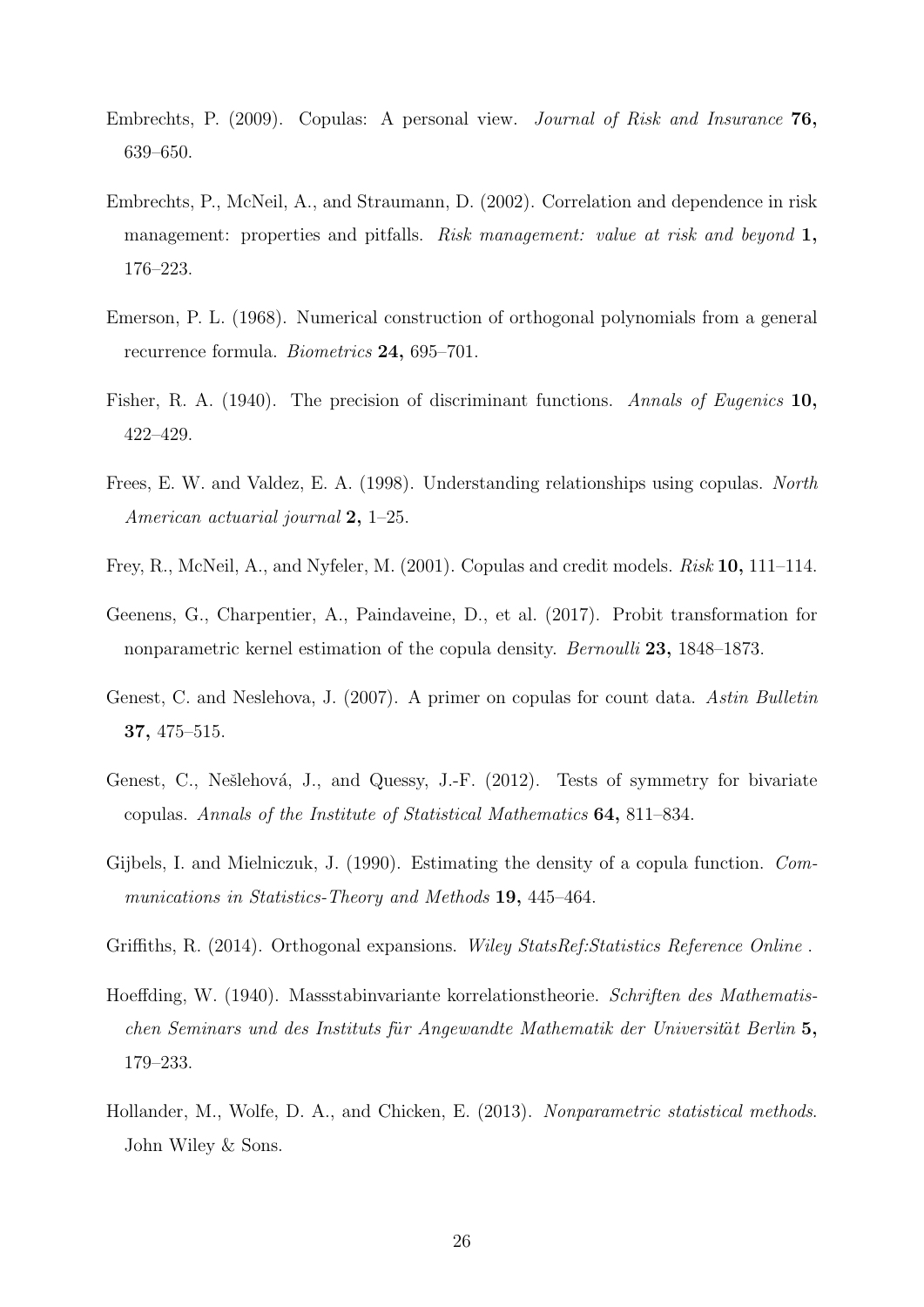- <span id="page-26-5"></span>Joe, H. (1996). Families of m-variate distributions with given margins and m (m-1)/2 bivariate dependence parameters. In Distributions with Fixed Marginals and Related Topics (L. Rüschendorf, B. Schweizer and M. D. Taylor, eds.) pages 120–141.
- <span id="page-26-3"></span>Joe, H. (2014). Dependence modeling with copulas. CRC Press.
- <span id="page-26-9"></span>Junker, R. R., Griessenberger, F., and Trutschnig, W. (2019). A copula-based measure for quantifying asymmetry in dependence and associations.  $arXiv:1902.00203$ .
- <span id="page-26-7"></span>Kallenberg, W. C. (2008). Modelling dependence. Insurance: Mathematics and Economics 42, 127–146.
- <span id="page-26-8"></span>Khoudraji, A. (1996). Contributions à l'étude des copules et à la modélisation de valeurs extrêmes bivariées. PhD thesis, Universiè Laval, Quèbec, Canada.
- <span id="page-26-4"></span>Marbac, M., Biernacki, C., and Vandewalle, V. (2017). Model-based clustering of gaussian copulas for mixed data. Communications in Statistics-Theory and Methods 46, 11635– 11656.
- <span id="page-26-2"></span>Mukhopadhyay, S. (2016). Large scale signal detection: A unifying view. Biometrics 72, 325–334.
- <span id="page-26-1"></span>Mukhopadhyay, S. (2017). Large-scale mode identification and data-driven sciences. Electronic Journal of Statistics 11, 215–240.
- <span id="page-26-10"></span>Mukhopadhyay, S. (2018). Decentralized nonparametric multiple testing. Journal of Nonparametric Statistics 30, 1003–1015.
- <span id="page-26-6"></span>Mukhopadhyay, S. (2019). United statistical algorithms and data science: An introduction to the principles. Topics in Nonparametric Statistics, Springer, New York, NY, (forthcoming) .
- <span id="page-26-11"></span>Mukhopadhyay, S. and Fletcher, D. (2018). Generalized empirical Bayes modeling via frequentist goodness of fit. Scientific Reports 8, 1–15.
- <span id="page-26-0"></span>Mukhopadhyay, S. and Parzen, E. (2014). LP approach to statistical modeling. Preprint  $arXiv:1405.2601$ .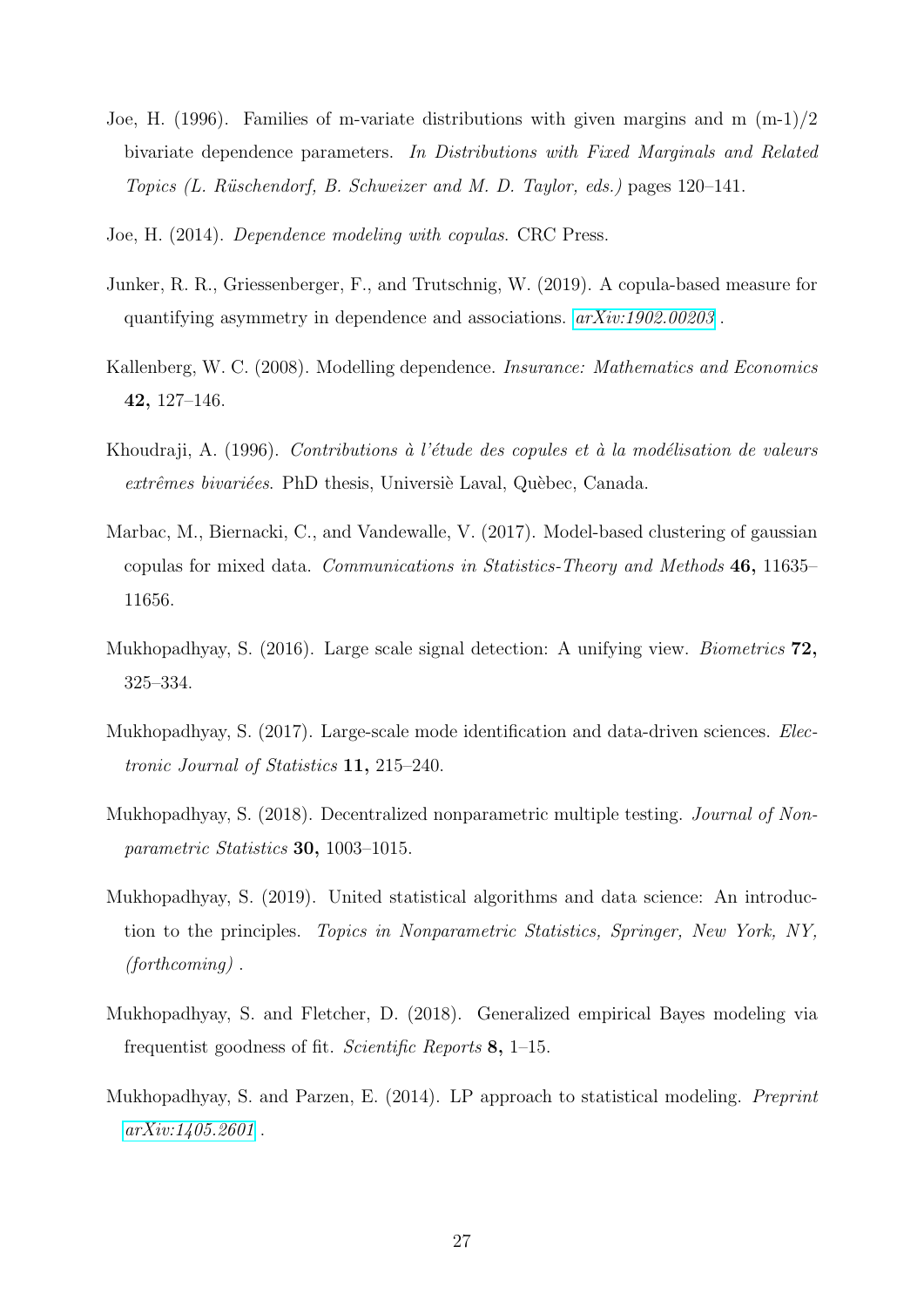- <span id="page-27-2"></span>Mukhopadhyay, S. and Parzen, E. (2018). Nonlinear time series modeling: A unified perspective, algorithm, and application. Journal of Risk and Financial Management, Special Issue on "Applied Econometrics" 8, 1–18.
- <span id="page-27-8"></span>Mukhopadhyay, S. and Wang, K. (2019). A nonparametric approach to high-dimensional k-sample comparison problem. Biometrika (in press), preprint [arXiv:1810.01724](http://arxiv.org/abs/1810.01724) .
- <span id="page-27-7"></span>Nagler, T. (2018a). A generic approach to nonparametric function estimation with mixed data. Statistics  $\mathcal{B}$  Probability Letters 137, 326–330.
- <span id="page-27-11"></span>Nagler, T. (2018b). kdecopula: An R package for the kernel estimation of bivariate copula densities. Journal of Statistical Software 84, 1–22.
- <span id="page-27-4"></span>Nelsen, R. B. (2007). An introduction to copulas. Springer-Verlag New York.
- <span id="page-27-5"></span>Panagiotelis, A., Czado, C., and Joe, H. (2012). Pair copula constructions for multivariate discrete data. Journal of the American Statistical Association 107, 1063–1072.
- <span id="page-27-0"></span>Parzen, E. and Mukhopadhyay, S. (2013a). United Statistical Algorithms, LP comoment, Copula Density, Nonparametric Modeling. 59th ISI World Statistics Congress (WSC), Hong Kong .
- <span id="page-27-1"></span>Parzen, E. and Mukhopadhyay, S. (2013b). United Statistical Algorithms, Small and Big Data, Future of Statisticians.  $arXiv:1308.0641$ .
- <span id="page-27-6"></span>Racine, J. S. (2015). Mixed data kernel copulas. Empirical Economics 48, 37–59.
- <span id="page-27-9"></span>Rayner, J. and Best, D. (1989). Smooth tests of goodness of fit. Oxford University Press: New York.
- <span id="page-27-10"></span>Ruymgaart, F. (1974). Asymptotic normality of nonparametric tests for independence. The Annals of Statistics 2, 892–910.
- <span id="page-27-12"></span>Sancetta, A. and Satchell, S. (2004). The bernstein copula and its applications to modeling and approximations of multivariate distributions. Econometric theory 20, 535–562.
- <span id="page-27-3"></span>Schweizer, B. and Sklar, A. (2011). Probabilistic metric spaces. Courier Corporation.
- Sklar, M. (1959). Fonctions de répartition à n dimensions et leurs marges. Publ. Inst. Statistique Univ. Paris 8, 229–231.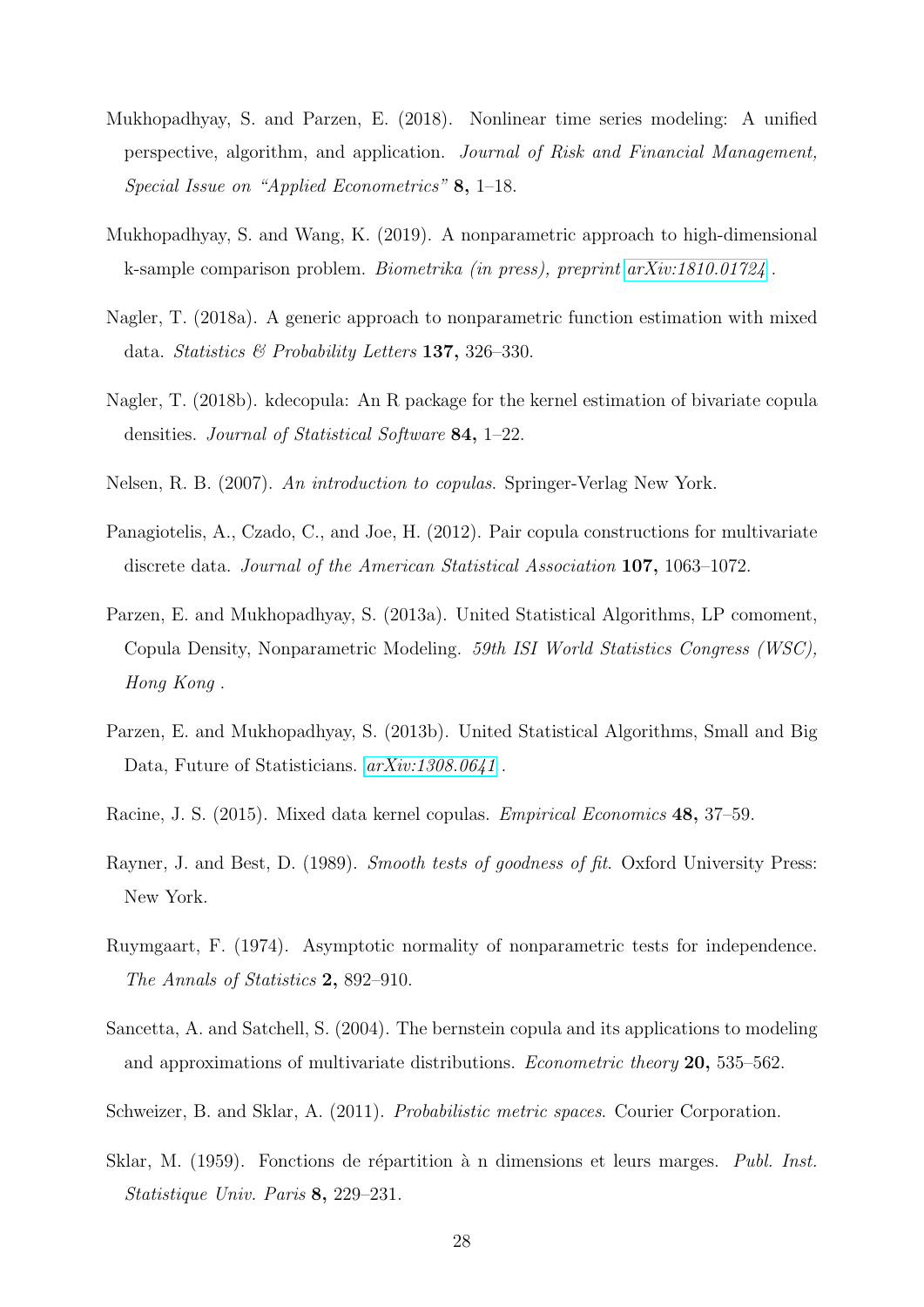- <span id="page-28-1"></span>Smith, M. S. and Khaled, M. A. (2012). Estimation of copula models with discrete margins via bayesian data augmentation. Journal of the American Statistical Association 107, 290–303.
- <span id="page-28-0"></span>Trivedi, P. K., Zimmer, D. M., et al. (2007). Copula modeling: an introduction for practitioners. Foundations and Trends $(\mathbb{R})$  in Econometrics 1, 1–111.
- <span id="page-28-6"></span>Tukey, J. W. (1979). Robust techniques for the user. In Robustness in statistics, pages 103–106. Elsevier.
- <span id="page-28-4"></span>Wooldridge, J. M. (2003). Introductory econometrics thomson, south-western. *Mason*, Ohio .
- <span id="page-28-5"></span>Yates, F. (1934). Contingency tables involving small numbers and the  $\chi^2$  test. Supplement to the Journal of the Royal Statistical Society 1, 217–235.
- <span id="page-28-3"></span>Zelterman, D. (1987). Goodness-of-fit tests for large sparse multinomial distributions. Journal of the American Statistical Association 82, 624–629.
- <span id="page-28-2"></span>Zilko, A. A. and Kurowicka, D. (2016). Copula in a multivariate mixed discrete–continuous model. Computational Statistics  $\mathcal{B}$  Data Analysis 103, 28–55.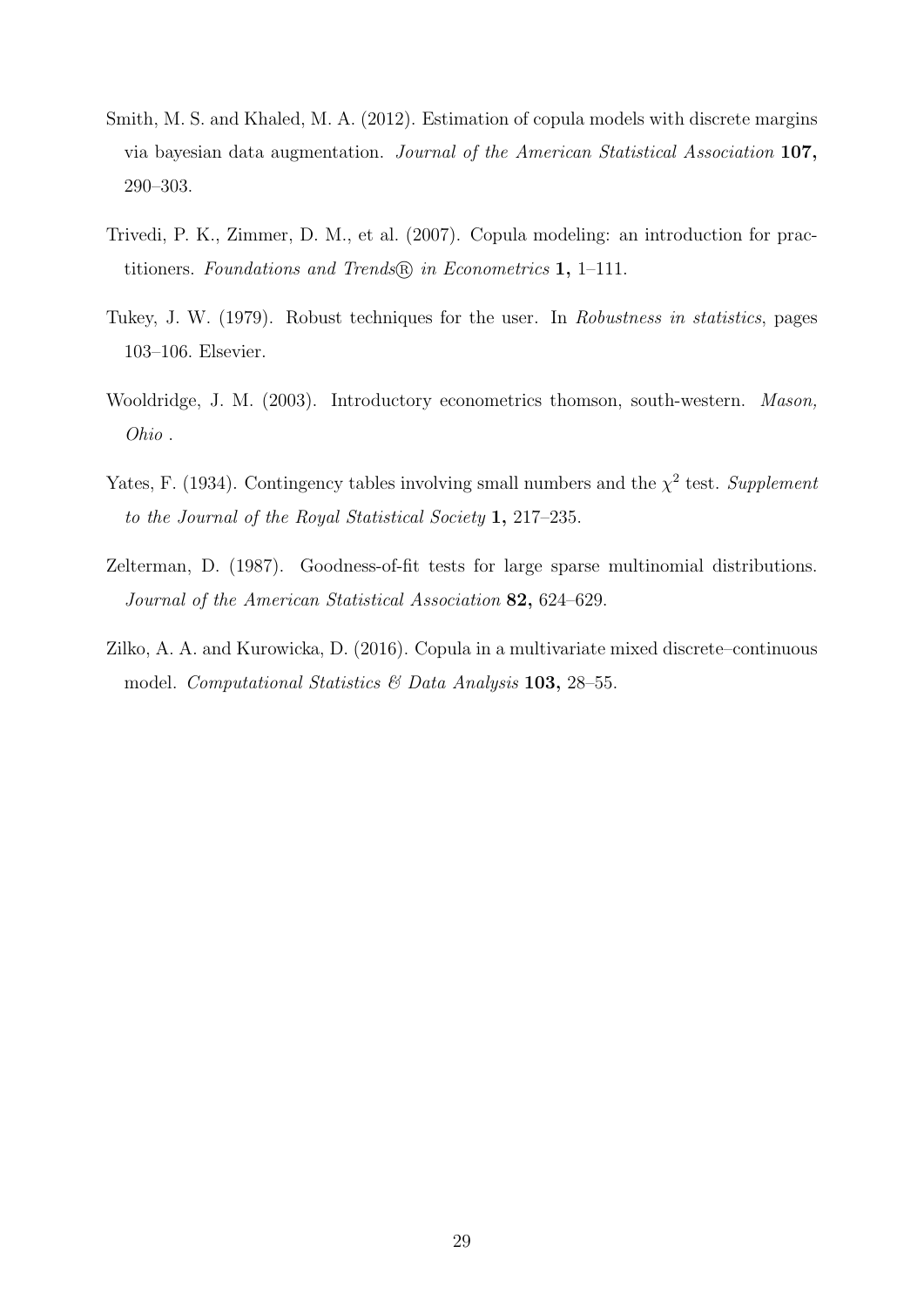# Supplementary Information for "Nonparametric Universal Copula Modeling"

Subhadeep Mukhopadhyay<sup>∗</sup> and Emanuel Parzen

<sup>∗</sup> To whom correspondence should be addressed; E-mail: deep@unitedstatalgo.com

This supplementary document contains three Appendices, presenting some additional methodological and numerical details.

#### A. Gram-Schmidt Orthonormalization

We start by explicitly defining orthonormal polynomials. As the name suggests, these are polynomials that are orthonormal to each other with respect to weighted  $\mathscr{L}^2$  inner product, i.e.,

$$
\langle \xi_j, \xi_k \rangle = \int_x \xi_j(x) \xi_k(x) \, dW(x) = \delta_{jk}, \text{ for all } j, k. \tag{E.1}
$$

Orthogonal polynomials can be obtained by applying the Gram-Schmidt orthogonalization process to the basis  $\{1, \xi_1, \xi_1^2, \xi_1^3, \ldots\}$ . Gram-Schmidt orthogonalization works as follows:

Step 1. Select  $\xi_1(x)$  and the weight function  $W(x)$ . For constructing eLP-polynomials choose  $W(x)$  to be the empirical cdf  $F_X$  and

$$
\xi_1(x) \equiv T_1(x; \tilde{F}_X) = \frac{\sqrt{12} \{ F^{\text{mid}}(x; \tilde{F}_X) - 1/2 \}}{\sqrt{1 - \sum_x p^3(x; \tilde{F}_X)}}.
$$
(E.2)

Step 2. We then iteratively construct the next degree polynomial by removing the components in the directions of the previous ones:  $T_{k+1} = \frac{T_{k+1}^{\circ}}{\|T_{k+1}^{\circ}\|}$ , where

$$
T_{k+1}^{\diamond}(x) = \xi_1^{k+1} - \sum_j \left\langle \xi_1^{k+1}, T_j \right\rangle T_j(x; \widetilde{F}_X). \tag{E.3}
$$

There are several functions available in R to perform the numerical calculation of Gram-Schmidt algorithm. Note that our custom-constructed LP-basis functions are orthonormal polynomials of mid-rank transform instead of raw x-values, thus provide robustness.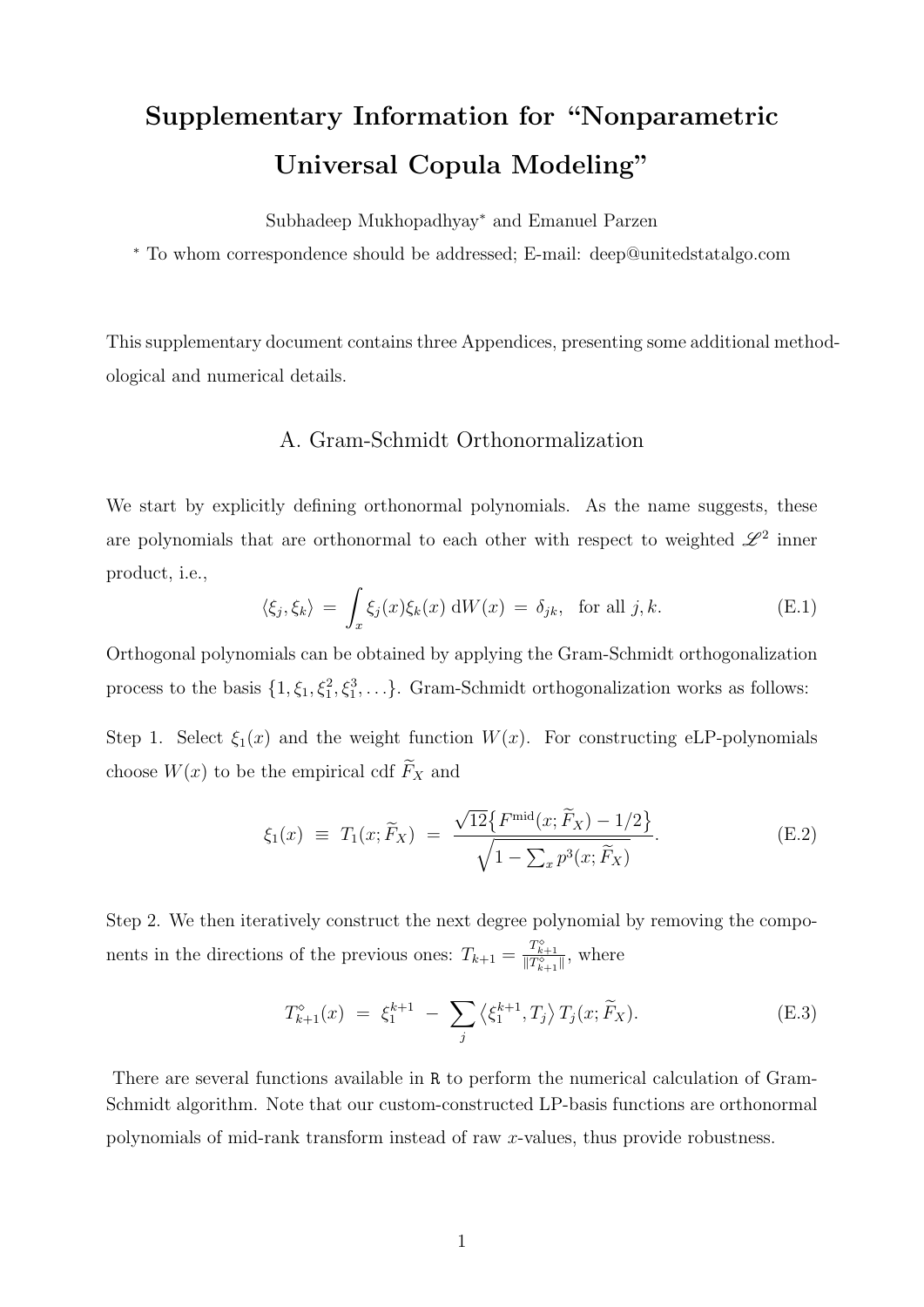| Copula family                     | Probit | MR    | Bernstein | <b>Beta</b> | LP               |
|-----------------------------------|--------|-------|-----------|-------------|------------------|
| Gaussian $(0.70)$                 | 0.624  | 1.217 | 1.162     | 1.261       | ✓                |
| Student's-T <sub>4</sub> $(-.30)$ | 0.824  | 1.329 | 1.028     | 1.094       | ✓                |
| Frank $(6)$                       | 1.051  | 1.422 | 1.684     | 1.573       | ✓                |
| Frank $(-2)$                      | 1.171  | 1.477 | 1.282     | 1.509       | ✓                |
| Placket (6)                       | 1.088  | 1.762 | 1.652     | 1.657       |                  |
| Plackett $(0.10)$                 | 1.394  | 1.623 | 1.827     | 1.620       | ✓                |
| Clayton $(3)$                     | 0.595  | 0.967 | 1.122     | 0.930       | X                |
| Clayton $(-0.50)$                 | 1.164  | 1.168 | 1.030     | 1.051       | ✓                |
| AMH $(0.85)$                      | 0.807  | 1.093 | 0.888     | 1.029       | $\boldsymbol{x}$ |
| $AMH$ (-0.85)                     | 1.003  | 0.976 | 1.035     | 1.185       | ✓                |
| Joe $(1.5)$                       | 0.685  | 1.064 | 0.767     | 0.873       | Х                |
| Gumbel $(1.5)$                    | 0.869  | 1.049 | 1.064     | 1.100       |                  |

B. Additional Simulation Results: n=500 Case

Table 4: MIAE of different nonparametric copula estimation methods relative to LPapproach with  $n = 500$ . Throughout we have used  $m = 4$ . The last column indicates whether the proposed LP-copula estimation technique is among the top two performing methods for the corresponding copula.

|  |  |  |  | C. Computational Time and Implementation Ease |  |
|--|--|--|--|-----------------------------------------------|--|
|--|--|--|--|-----------------------------------------------|--|

| Size of the data sets |            |            |              |  |  |
|-----------------------|------------|------------|--------------|--|--|
| $n = 500$             | $n = 1000$ | $n = 5000$ | $n = 10,000$ |  |  |
| 0.3592                | 0.5828     | 2.4472     | 4.8352       |  |  |
| 0.0504                | 0.1160     | 1.1644     | 3.5976       |  |  |
| 0.2944                | 0.6560     | 4.6060     | 10.9684      |  |  |
| 0.4016                | 0.7676     | 3.9548     | 8.9556       |  |  |
| 0.0040                | 0.0108     | 0.1916     | 0.6536       |  |  |
|                       |            |            |              |  |  |

Table 5: Computational time: uniformly distributed, independent samples of size  $n$ , averaged over 50 runs based on Intel(R) Core(TM) i5-8250U CPU @ 1.60GHz, 1800 Mhz, 4 Core(s) processor. Timings are reported in seconds.

For moderately large problems it seems: LP is almost 50x faster than Probit, 10x faster than MR, 60x faster than Bernstein, and 70x faster than Beta method. This should